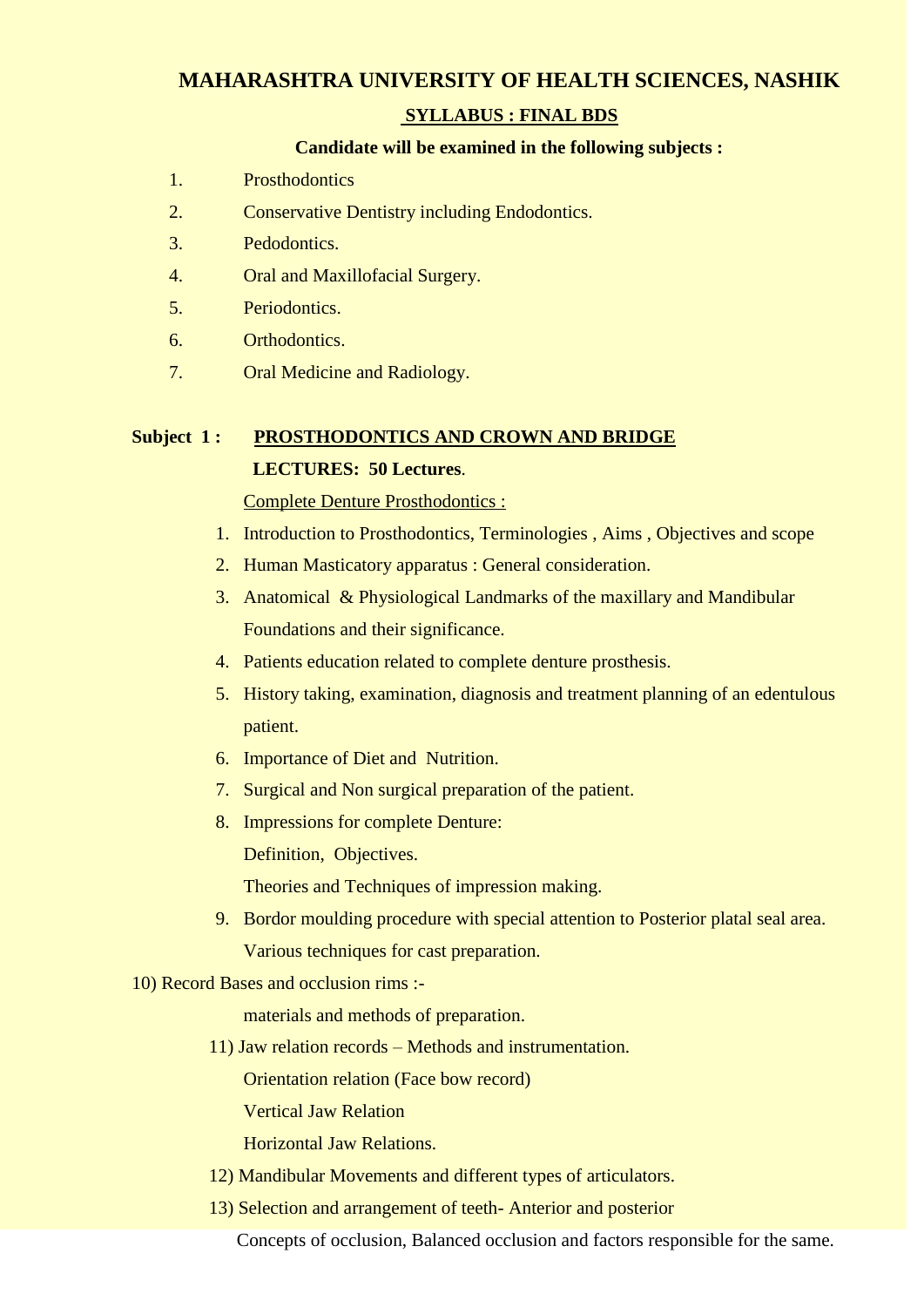14) Try in of waxed up Dentures.

Reproduction of gingival tissue morphology .

- 15) laboratory procedures ; Elasking , wax elimination, , packing, acrylisation, recovery of dentures.
- 16) Correction of processing errors laboratory Remount procedure.
- 17) Trial insertion of Denture and Clinical Remount procedures.
- 18) Inserton of denture and instruction to a patient ; Recalls.
- 19) Repair of Broken denture; Relining & Rebasing of a denture.
- 20) Problems associated with the use of complete denture and their treatment.
- 21) Prosthetic Management of poor foundation cases (Atrophied Ridges)
- 22) Treatment of Abused oral tissues.
- 23) Recent advances.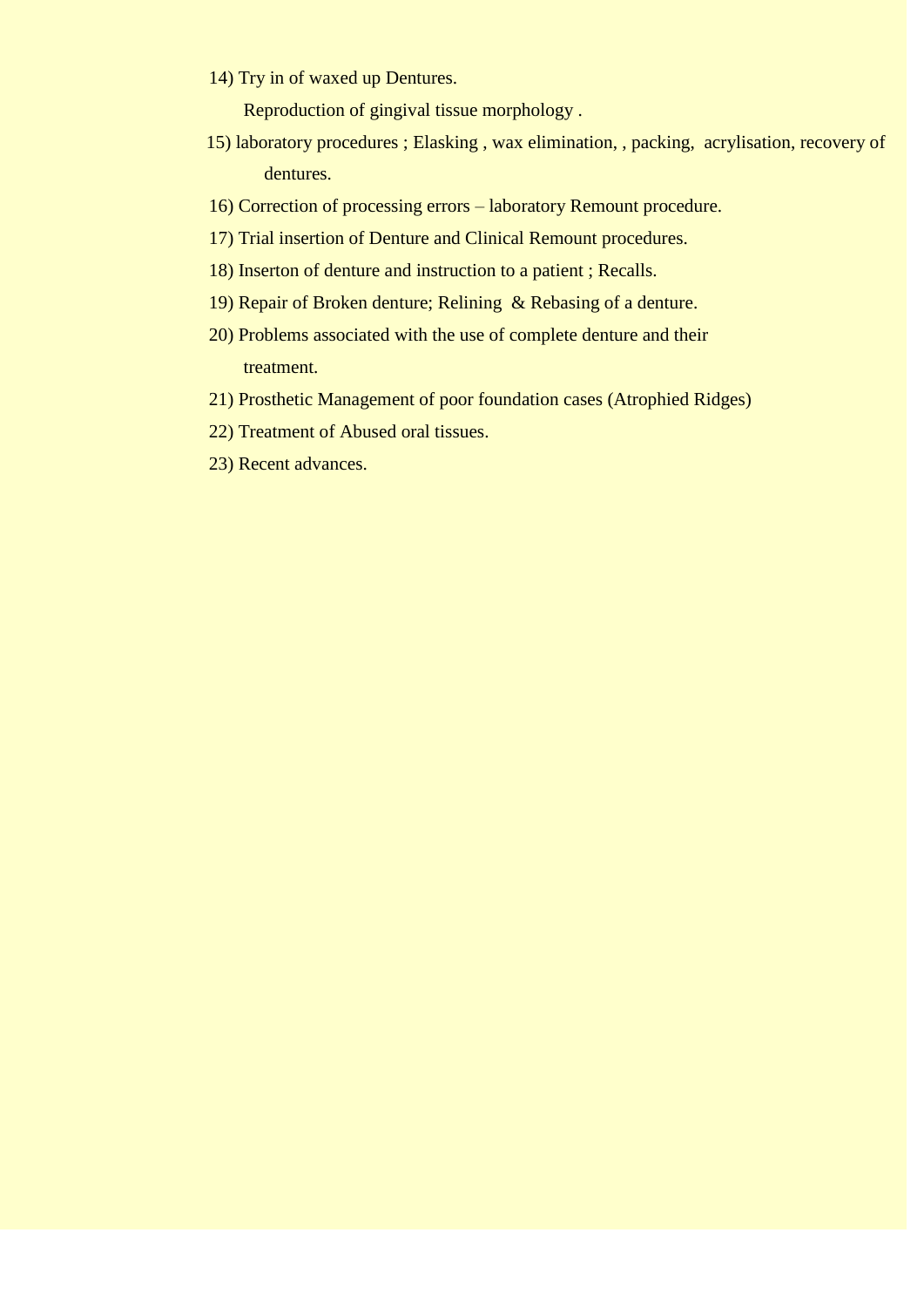## **B] Removable partial Dentures.** :**30 Lectures**.

- 1. Introduction to partial denture, various terminologies used in partial denture.
- 2. Various components of fixed and removable partial denture and their comparison.
- 3. Classification of partially edentulous dental arches.
- 4. Dental cast surveyor and use of surveying procedure, path of insertion and removal.

 5. Components of partial dentures; Their selection, requirements of design and indications. (principles of designing and stress control)

a) The partial denture bases.

b) The artificial teeth.

c) The Direct Retainer.

d) The major connector.

e) The minor connector.

f) The indirect retainer.

g) The stress breaker.

h) The precision attachments.

6. Examination, diagnosis , treatment planning, surveying of diagnostic cast.

7.Preparation of patient to receive partial denture : General preparation.

8.Tooth alteration procedure. Making final impression to get master cast. Various impression procedure and Reviews on materials used.

9.Definitive analysis of master cast, work authorization to Dental Technician.

10. Laboratory procedures related to casting for fabrication of partial denture framework (Audio Visual demonstration.)

11. Trying of cast partial framework in mouth, adjusting the occlusion. The functional impression : Altered cast technique.

12.Jaw Relation record, selection and arrangement of teeth & try-in of denture.

13. Acrylization of partial denture bases-

14. Insertion of Removable partial denture & instructions to patient .

15. Patients Complaints and their solution.

16.Factors influencing magnitude of stress transfer on abutment teeth.

17. Management of Kennedy Cl I & II Cases and Cl III & IV cases.

18.Perioprosthodintic relationship.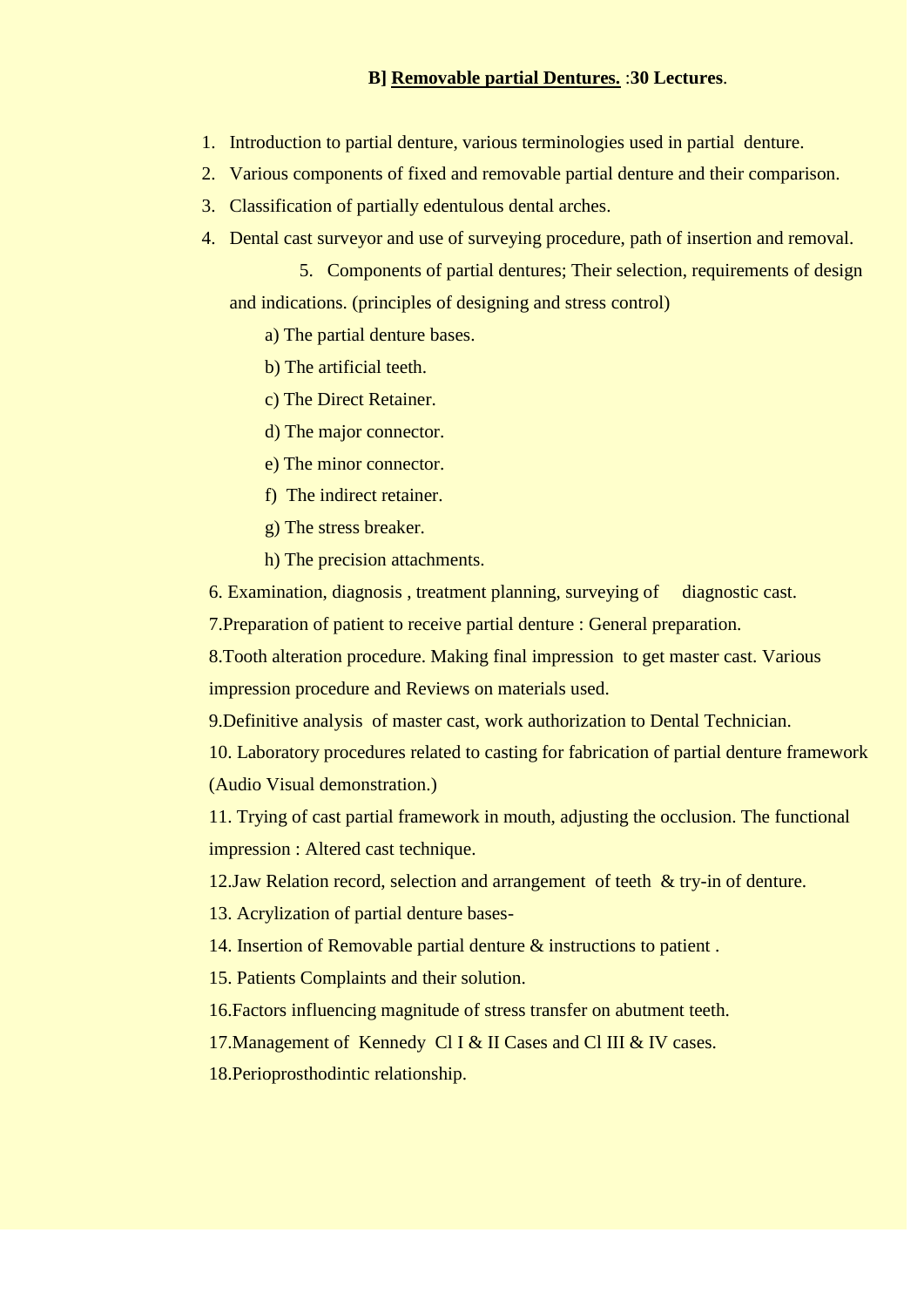## **FIXED PROSTHODONTICS : Lectures :- 30.**

- 1. Aims and objectives of fixed partial denture prosthesis, and effects of loss of natural tooth/ teeth.
- 2. Examination & Diagnosis for patient of fixed partial denture .
- 3. Treatment required prior to fixed denture prosthesis.
- 4. Oral anatomy, physiology and histology as related to fixed partial denture prosthesis
- 5. Terminologies related to fixed prosthodontics.
- 6. Types of fixed partial dentures.
- 7. Component parts of fixed partial denture Retainer, Pontic & Connector
- 8. Abutment selection and Questionable abutment.
- 9. Individual abutment preparation to receive
	- 1. acrylic jacket crown
	- 2. Porcelain fused to Metal jacket crown
	- 3. Partial veneer.
	- 4. Metal veneer crowns.
- 10. Tissue management and gingival dilatation methods.
- 11. Impression procedures in fixed prosthodontics
- 12. Temporization procedures.
- 13. Die preparation and review of materials used for die preparation , Laboratory procedures for fabrication.
- 14. Try in of fixed partial denture.
- 15. Cementation of fixed partial denture,
- 16. Maintenance of fixed partial denture, instructions to patients , recall visits repair of F.P.D. Management of failures in fixed partial denture treatment.
- 17. Restoration of Endodontically treated tooth.
- 18. Introduction to adhesive bridges, laminates, All ceramic crowns.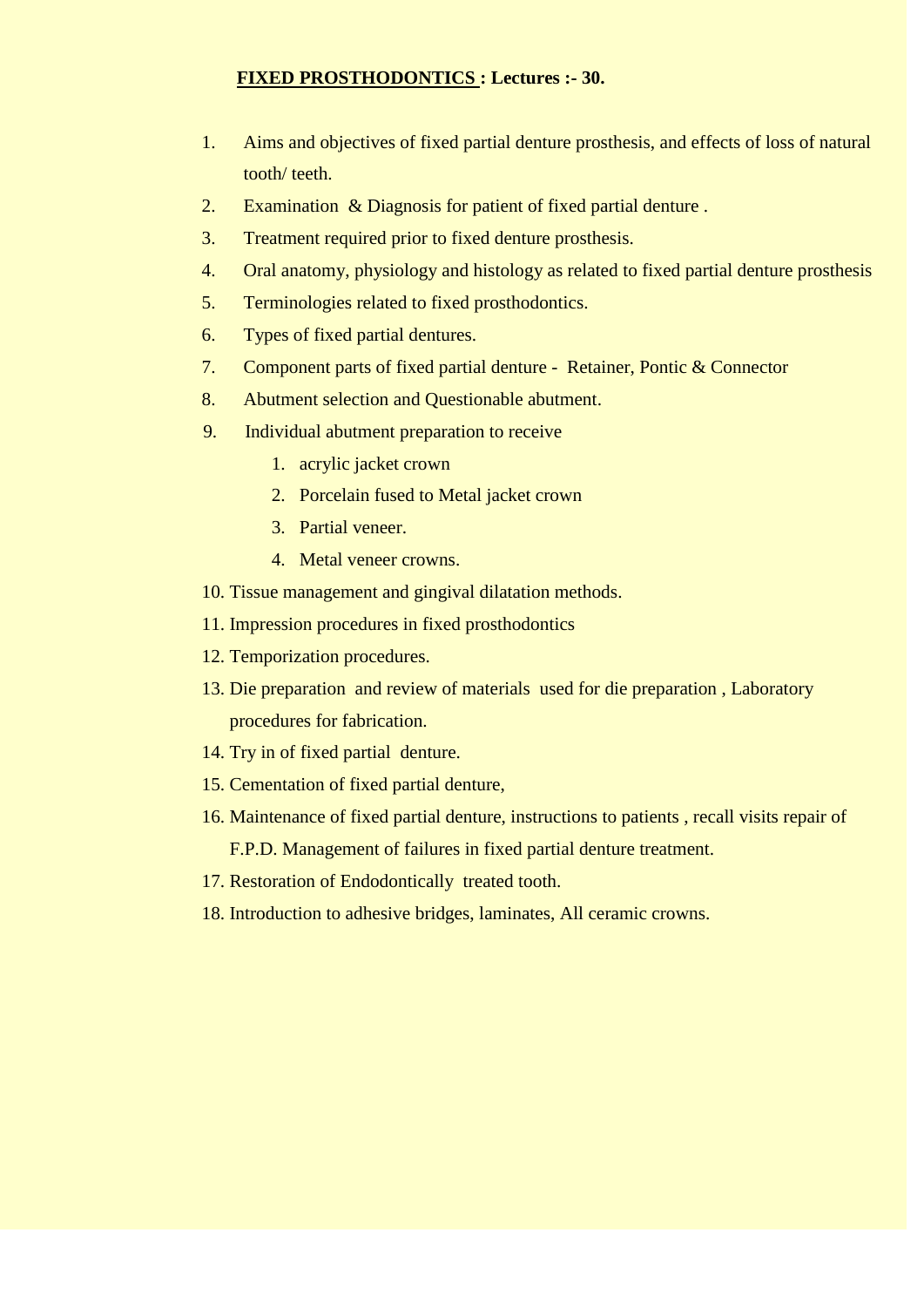## **Special Prosthesis : Lectures :- 20**

Brief introduction & general consideration.

- 1. Maxillofacial prosthesis Aims & objectives, various types , materials used for maxillofacial prosthesis. Obturators & splints.
- 2. Overdentures, Immediate denture, Intermediate/ Interim or denture Implant denture,
- 3. Prosthodontic consideration in geriatric patient.

## Theory Hours :

- 1. Complete Denture : 50 Hours 2. R.P.D. : 30 Hours
- 3. Fixed partical Denture : 30 Hours
- 4. Maxillofacial Prosthesis : 20 Hours hand special

Total 130 Hours

130 Hours Spread over Ist to IVth BDS

\_\_\_\_\_\_\_\_\_\_\_\_\_\_\_\_\_\_\_\_\_\_\_\_\_\_\_\_\_\_\_\_\_\_\_\_\_\_\_\_\_\_\_\_\_\_\_\_\_\_\_\_\_\_\_\_\_\_\_\_\_\_\_

\_\_\_\_\_\_\_\_\_\_\_\_\_\_\_\_\_\_\_\_\_\_\_\_\_\_\_\_\_\_\_\_\_\_\_\_\_\_\_\_\_\_\_\_\_\_\_\_\_\_\_\_\_\_\_\_\_\_\_\_\_\_\_

| Preclinical Hours : | 360 Hrs.                    |
|---------------------|-----------------------------|
|                     | Spread over Ist & II BDS.   |
| Clinical Hours :    | 540 Hrs.                    |
|                     | Spread over IIIrd & IV BDS. |
| Total Duration :    | $1000$ Hrs.                 |

## **EXAMINATION PATTERN**

**I. Theory (Maximum) ---------------------------------------- 60 Marks**

Theory (written) paper shall be of three hours duration.

Theory paper shall have three parts A,B, & C.

 **Section A :** MCQ - Total 20 Marks.

20 multiple choice questions carrying one mark each.... 20 marks.

**Section B : SAQ - Total 20 marks.** 

Ten short questions carrying two marks each ............... 20 marks.

 **Section C** : LAQ - Total 20 Marks.

Two long answer question carrying ten marks each ..... 20 marks.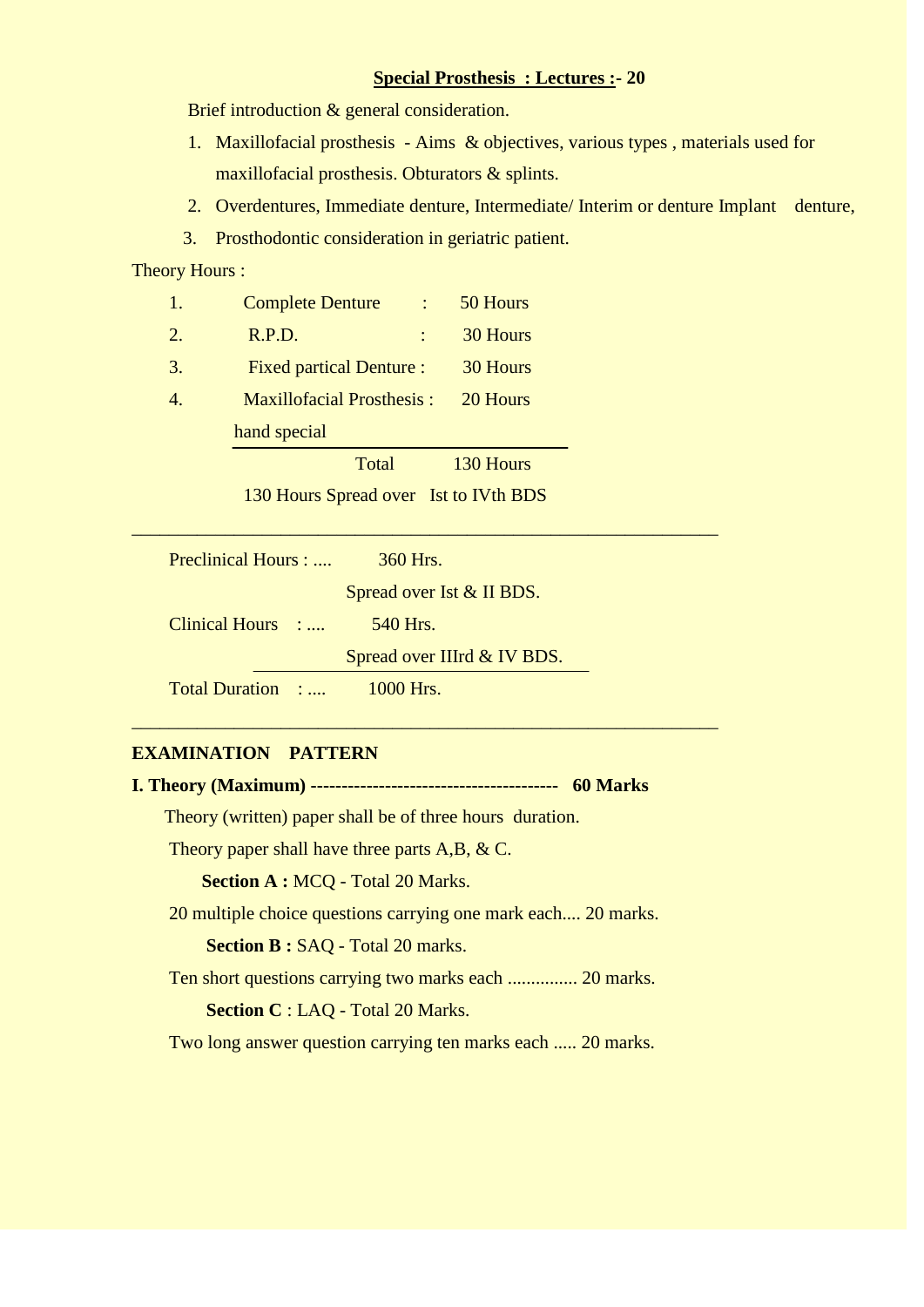## **II. A) CLINICALS**

| i) Clinical for C.D.        |       | 60 Marks. (breakup as per proforma) |
|-----------------------------|-------|-------------------------------------|
| ii) Chairside Orals         |       | 15 Marks.                           |
| iii) Journal (work reacord) |       | 05 Marks.                           |
|                             | Total | 80 Marks                            |

**B)** i) Oral (Viva Voce) 20 Marks.

 $(A+B)=$  100 Marks

III) Internal Assessment (Theory  $-20 + \text{Practical} - 20$ ) = 40 Marks

## **Subject 2 : CONSERVATIVE DENTISTRY INCLUDING ENDODONTICS :**

Theory Hours ... 70 Hrs. Spread over II, III & IV BDS

Preclinical Hrs .. 240 Hrs. Spread over II BDS.

Clinical Hours ... 360 Hrs. Spread over III rd & IV BDS.

#### Total Duration ... 670 Hrs.

#### **LECTURES :**

- 1. Definition and scope.
- 2. Oral Hygiene in relation to conservative dentistry.
- 3. Instruments-Nomenclature, design and formulae, care and Sterilization.
- 4. Examination, diagnosis and treatment planning.
- 5. Charting and recording of cases.
- 6. Histology of the tooth structure as related to the operative procedures.
- 7. Hypoplasias, Attrition, abrasion, erosion and their management.
- 8. Dental caries, etiology, Pathology, Clinical features, Classification diagnosis, prevention & control.
- 9. Cavities-classification and nomenclature.
- 10. Choice of filling materials.
- 11. Principles of cavity preparation, control of pain.
- 12. Prevention of damage to hard and soft tissue during operative procedures.
- 13. Methods employed for exclusion of saliva.
- 14. Bio-Mechanics of cavity design and restoration with filling materials. Pulp and tissue protection. Airotors - high speed equipment, air motor and micromotor Cavity preparation for various types of restorations including onlays inlays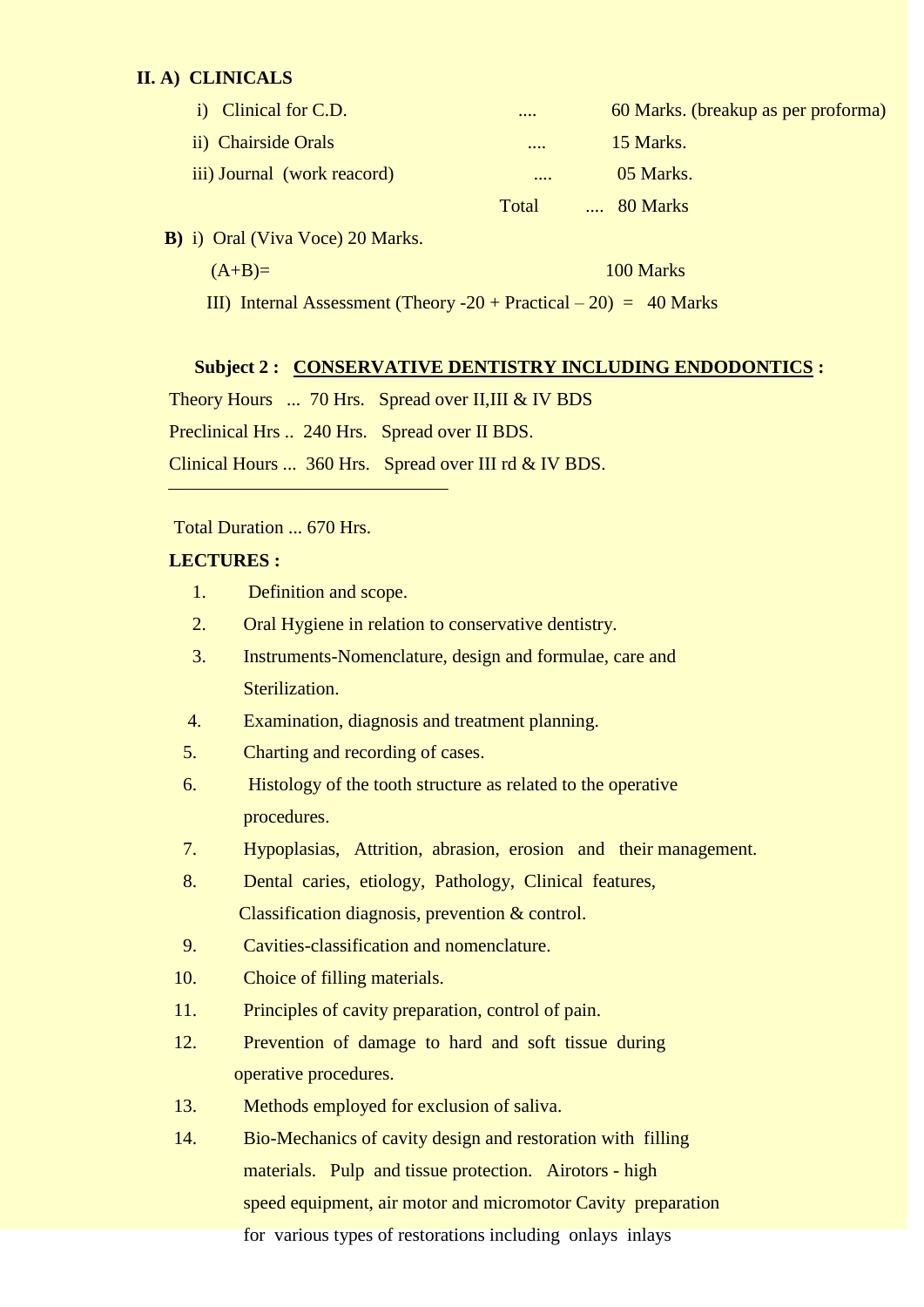and pinlays, Restorative procedures Matrices.

- 15. Drugs used in conservative dentistry.
- 16. Introduction to recent advances in restoration materials and procedures.
- 17. Fractured teeth and their management, effect of systemic diseases on dental tissues.
- 18. Sensitive dentine its management.
- 19. Ceramics in Conservative Dentistry.
- 20. Perio-operative problems.
- 21. Biological aspects of restorative materials.
- 22. Role of conservative Dentistry in esthitics.
- 23. Current advances

#### **ENDODONTICS :**

- 1. Definition, aims, objects.
- 2. Rationale of endodontic therapy, morphology of root canal.
- 3. Diseases of the pulp and periapical tissue & endodontic entries.
- 4. Diagnostic aids in Endodontics.
- 5. Endodontic Instruments.
- 6. Care and sterilization on instruments for endodontics treatment of vital and non vital pulp. Tests for sterility of the root canal.
- 7. Drug used in root canal therapy.
- 8. Biomatarial preparation & obularation of Root canal various techniques and material used.
- 13. Geriatric endodantics.
- 10. Bleaching of teeth, Restoration of endodontically treated teeth.
- 11. Surgical treatment in Endodontics.
- 12. Emergencies in Endodontics, Endo-Perio Problems.
- 13. Recent advances.

## **EXAMINATION PATTERN :**

I. Theory (Maximum)--------------------------------------------- 60 Marks Theory (written) paper shall be of three hours duration. Theory paper shall have three parts A,B, & C.

Section A : MCQ - Total 20 Marks.

20 multiple choice questions carrying one mark each 20 marks.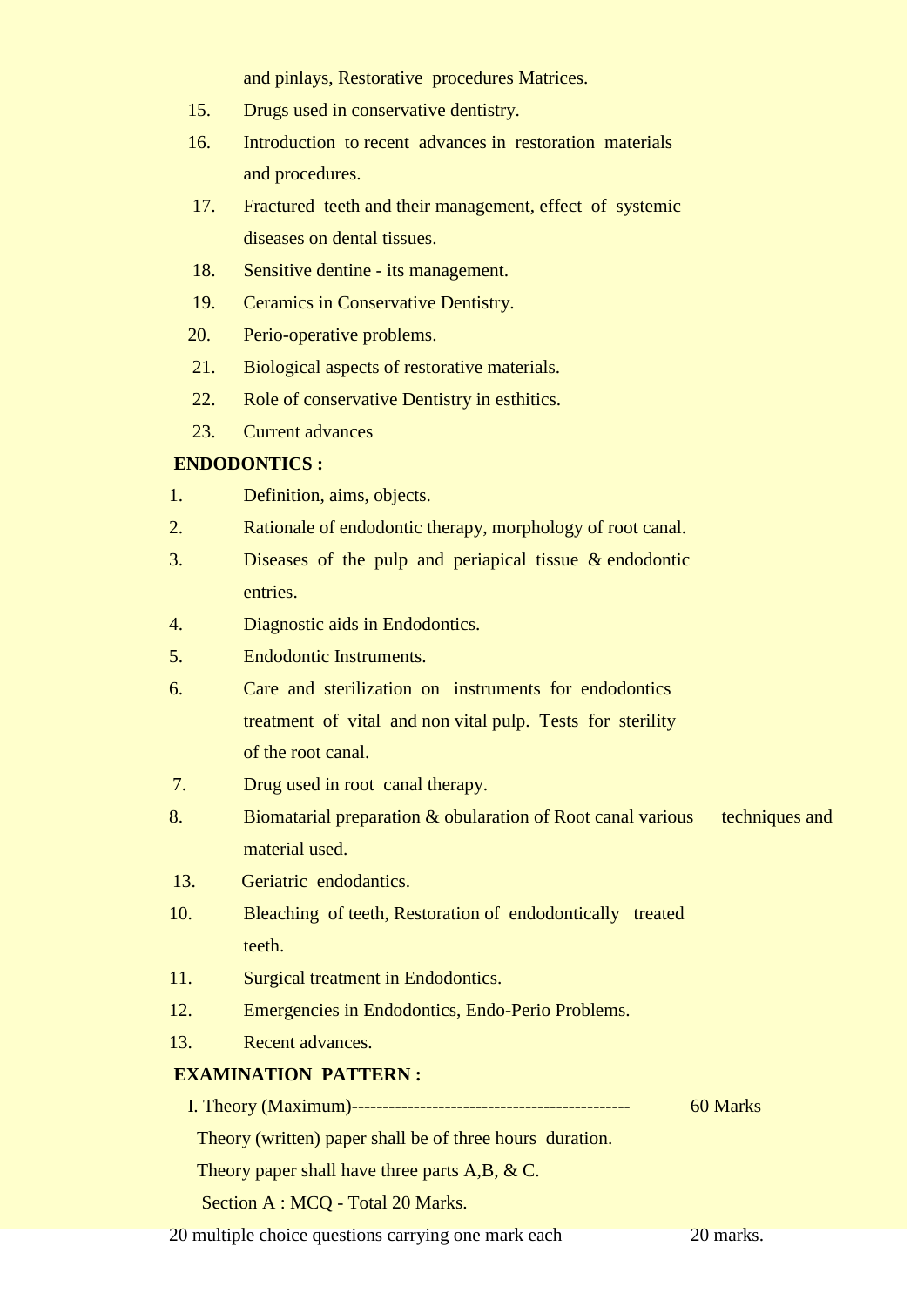| Section B: SAQ - Total 20 marks.                                         |           |
|--------------------------------------------------------------------------|-----------|
| Ten short questions carrying two marks each                              | 20 marks. |
| Section C : LAQ - Total 20 Marks.                                        |           |
| Two long answer question carrying ten marks each                         | 20 marks  |
| <b>II. A) CLINICALS</b>                                                  |           |
| $\mathbf{i}$                                                             | 10 Marks  |
| ii) Cavity preparation for silver Amalgam                                | 25 Marks  |
| modified class II MO or DO                                               |           |
| or Class I with Buccal and lingual extention                             |           |
| iii) Base / Lining along with matrix Band adaptation                     | 15 Marks  |
| iv) Permanent filling Restoration with Silver Amalgam                    |           |
| & chair side Orals.                                                      | 25 Marks. |
| iv) Record (Clinical Journal)                                            | 05 Marks. |
| Total                                                                    | 80 Marks. |
| B)<br>i] Oral (Viva Voce)                                                | 20 Marks. |
|                                                                          |           |
| $(A+B)=$                                                                 | 100 Marks |
| III) Internal Assessment (Theory $-20$ + Practical $-20$ ) =<br>40 Marks |           |
| <b>Subject 3:</b><br><b>PEDODONTICS</b>                                  |           |

 Theory Hours ... 40 Hrs. Spread over III & IV BDS. Clinical Hours ... 150 Hrs. Spread over III & IV BDS.

-------------

Total Duration ... 190 Hrs.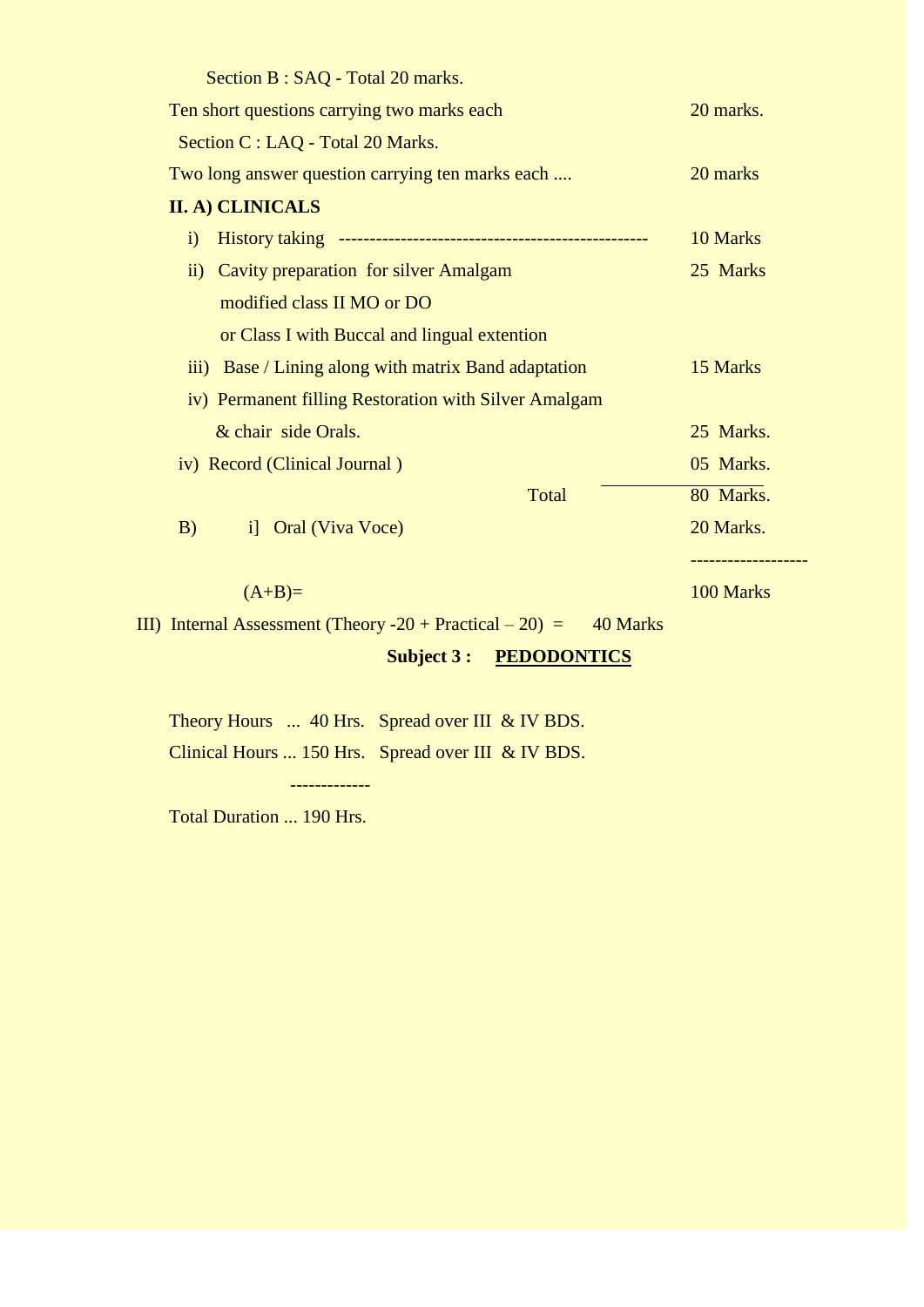## **LECTURES :**

- 1. Introduction, definition, scope, practice mangagement and importance of pedodontics.
- 2. Growth and development of Dental and oro- facial structure and normal occlusion. Developmental anomolies Genetics related to pedodontics.
- 3. Morphology of Dentitions and its applications : a) Allied Morphology and Histology of primary and young permanent teeth. b) Importance of first permanent molar.
- 4. Fundamental of Dental Health. a) Biological factors responsible for maintenance of dental and Oral Health.

b) Contributory Local factors affecting oral health plaque & Saliva etc.

- 5. Child psychology and management of child patient.
	- a. Physical development of child
	- b. Milestone of child development & behavioral pattern as narrated in various theories.
	- c. Fear & anxiety related to pedodontics.
- 6. Preventic, intercepative and early corrective orthdontics for children.
- 7. Examination, diagnosis and treatment planning.
- 8. Preventive dentistry, fluorides, fissure sealants diet counselling etc.Endemic flurosis.
- 9. Endodontics in pediatric dentistry.
- 10. Clinical aspects of pediatric dentistry as related to

Setting of pedodontic clinic.

Teeth disorders.

Development Anomalies

Dental caries in children

Restorative Dentistry

Pulp Therapy and Endodontics

Space Maintainers & Myofunctional appliances .

Treatment of traumatized teeth.

Management of problems of the primary and mixed dentition

period,

Gingival disorders in children.

Stomatological conditions in children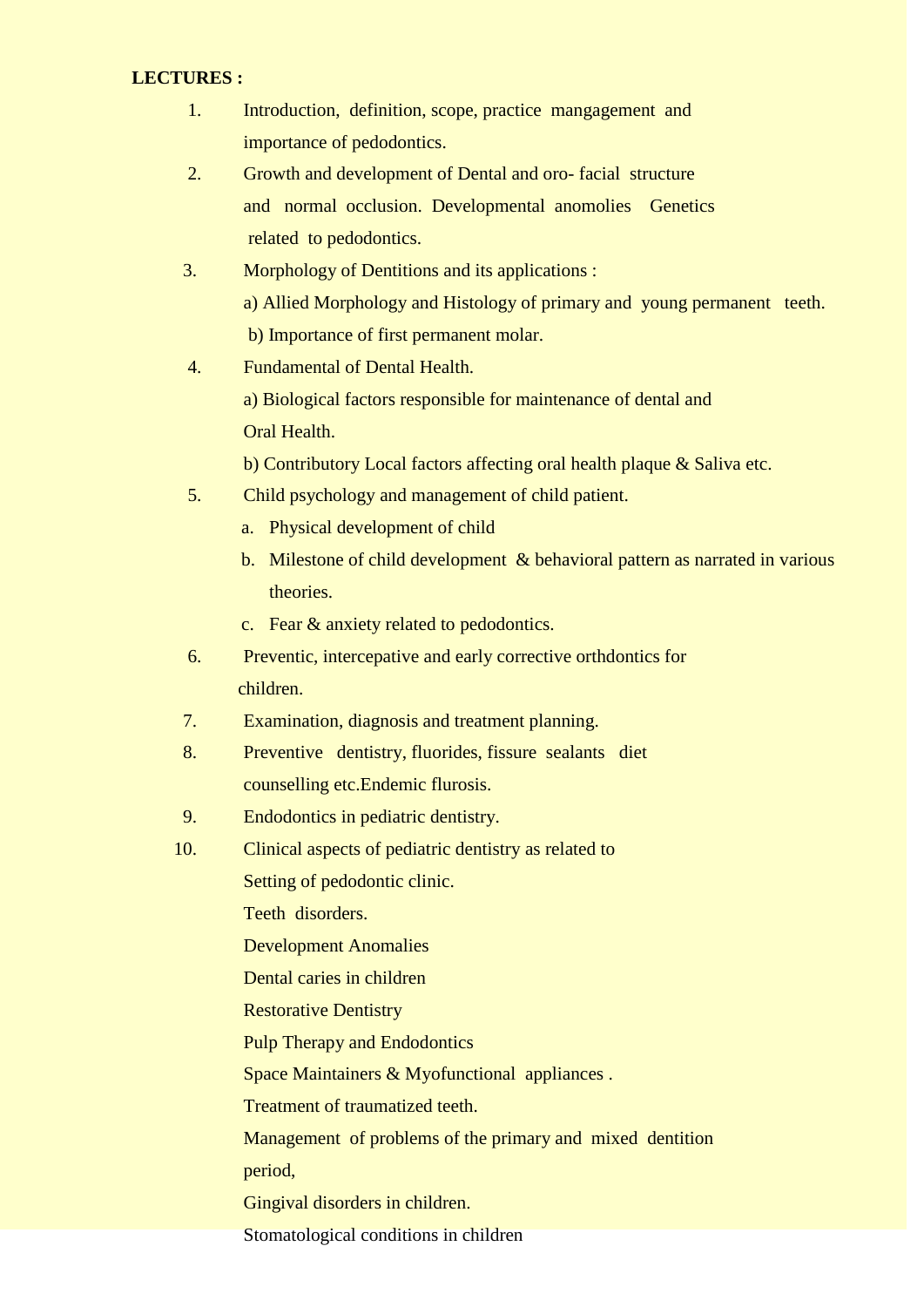Management of handicapped children

Mouth habits and their managements.

Epidemology- Definition and general principal

11. Current advances.

## **CLINICALS**

Case history diagnosis & treatment planning of 10 cases.

## **EXAMINATION PATTERN :**

## **I. Theory (maximum)-------------------------------------------- 60 Marks**

Theory (written) paper shall be of three hours duration.

Theory paper shall have three parts A,B, & C.

Section A : MCQ - Total 20 Marks.

20 multiple choice questions carrying one mark each.... 20 marks.

Section B : SAQ - Total 20 marks.

Ten short questions carrying two marks each .............. 20 marks.

Section C : LAQ - Total 20 Marks.

Two long answer question carrying ten marks each ..... 20 marks.

## **II. A) CLINICALS**

| i) Case History & Diagnosis | 35 Marks  |
|-----------------------------|-----------|
| ii) Chair side Orals        | 25 Marks. |
| iii) Treatment Planning     | 10 Marks. |
| iv) Journal                 | 10 Marks. |
| Total -------               | 80 Marks. |
| Oral (Viva Voce)<br>B)      | 20 Marks. |
| $A + B$<br>$=$              | 100 Marks |
|                             |           |

**III. Int. Assessment** (Theory 20 + Practical 20 ) ------- 40 Marks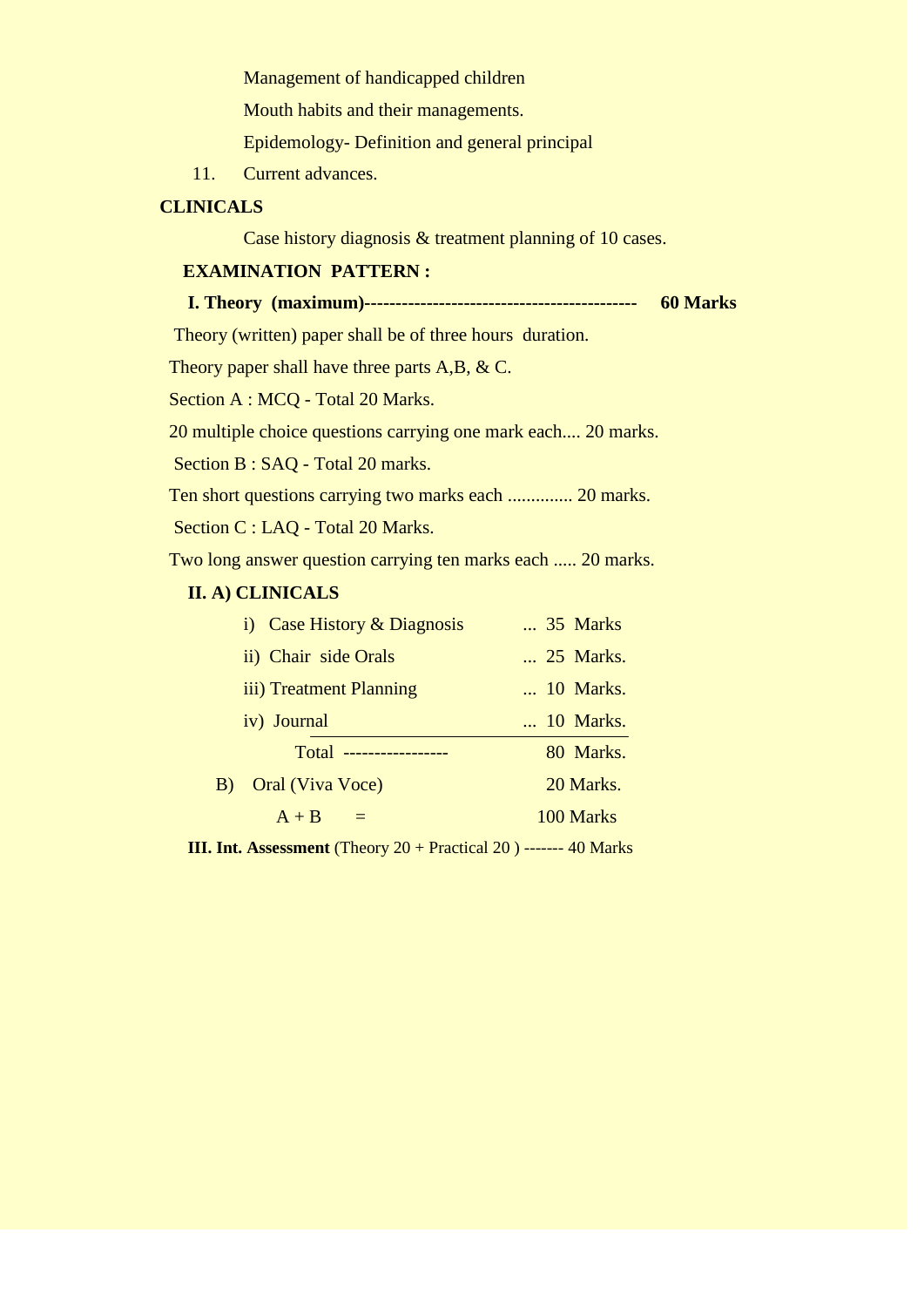## **Subject 4 : ORAL & MAXILLOFACIAL SURGERY.**

Theory Hours :

| 1. Anaesthesia (Local & general) | $\ldots$ 10 Hours |
|----------------------------------|-------------------|
| 2. Exodontia                     | 10 Hours          |
| 3. Oral & Maxillofacial Surgery  | 40 Hours          |
|                                  |                   |

60 Hours

## Spread over III & IV BDS.

| <b>Clinical Hours:</b> | <br>220 Hours |
|------------------------|---------------|
| <b>Total Duration:</b> | <br>280 Hours |

## **LECTURES :**

## *Local Anaesthesia :*

- 1. Introduction, Theories of Local Anaesthesia.
- 2. Properties of an Ideal Local anaesthetic drug.
- 3. Classification & Properties of common local anaesthetic drugs in use.
- 4. Choice of anaesthesia, Local and general anesthesia.
- 5. Indications and contra-indications, advantages and disadvantages of local anaesthesia.
- 6. Components of a standard local anaesthetic solution.
- 7. Mechanism of action of local anaesthesia.
- 8. Pre-anaesthetic medication.
- 9. Technique of infiltration anaesthesia, Nerve block Anaesthesia. Signs and Symptoms of anaesthesia.
- 10. Complications associated with local anaesthesia and their management.

## *General Anaesthesia* :

- 1. Properties of general anaesthetic drugs commonly used.
- 2. Pre-anaesthetic preparation of a patient and pre-medication.
- 3. Evaluation of a patient for general anaesthesia.
- 4. Short anaesthesia in Oral surgery, Endotracheal Anaesthesia, Intravenous anaesthesia.
- 5. Signs and Symptoms of general anaesthesia.
- 6. Complications arising during the administration of general naesthesia and their management.

## **Exodontia :**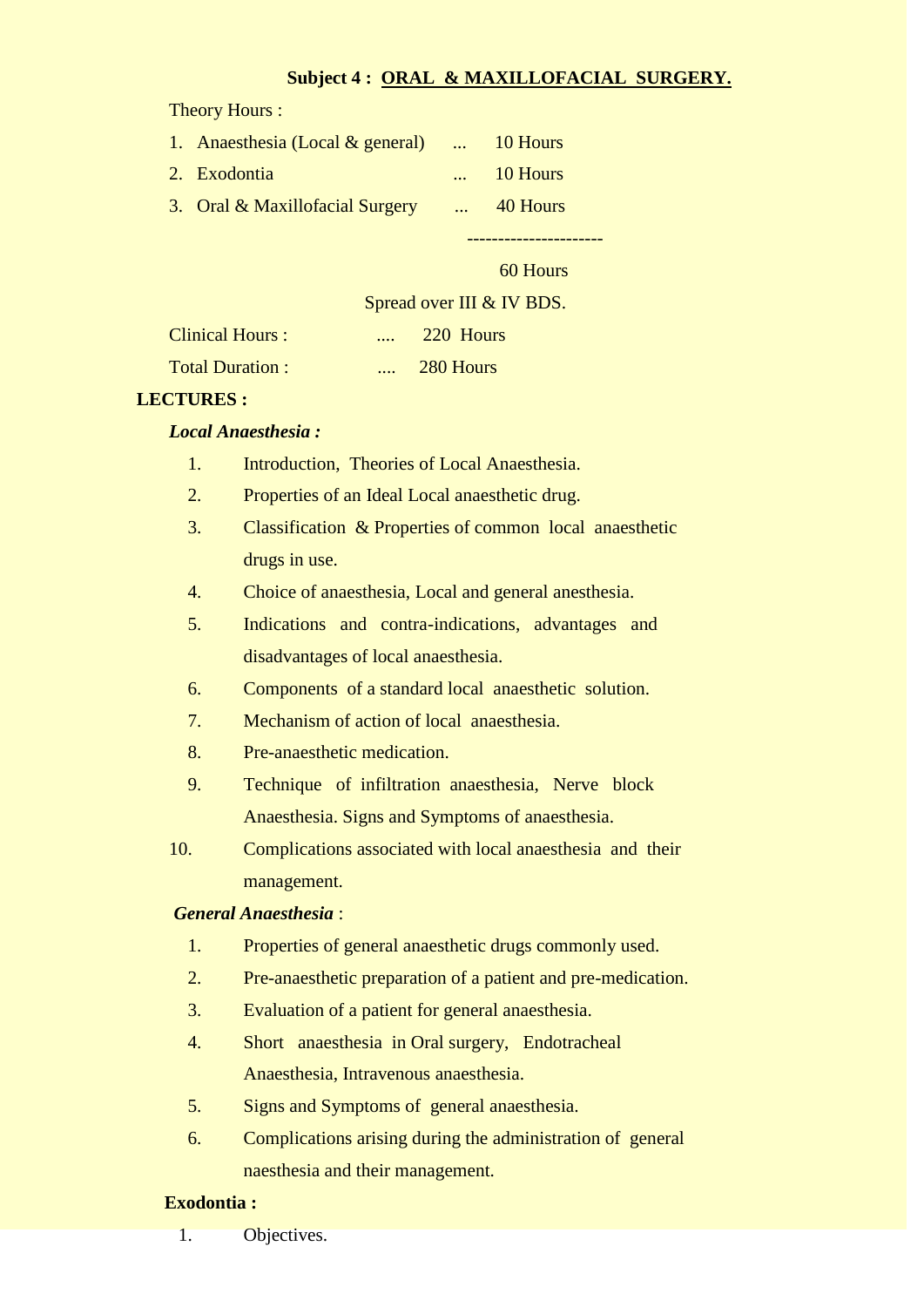- 2. Indications and contra-indication for tooth extraction.
- 3. Pre-operative assessment.
- 4. Forcep extraction. (Intra-alveolar extraction.)
- 5. "Surgical extraction" (Trans-alveolar extraction).
- 6. Extraction under general anaesthesia in the dental chair.
- 7. Complications of tooth extraction and their management.

## **Oral & Maxillofacial Surgery** :

- 1. Introduction of oral and maxillofacial surgery.
- 2. Diagnosis in Oral Surgery.
	- a) History taking
	- b) Clinical examination.
	- c) Special Investigations.
- 3. importance of general conditions of the patient in relation to Oral surgery.
- 4. Instruments used in Oral Surgery.
- 5. Basic principles of surgery. Sterilization & Asepsis, Suturing techniques.
- 6. Use of antibiotics in oral surgery.
- 7. Diagnosis, pre-operative assessment and treatment of impacted teeth.
- 8. Surgical procedure in relation to endodontic therapy (Apicectomy).
- 9. Pre-prosthetic surgery including oral implantology
- 10. Oro-facial infections, their diagnosis and treatment.
- 11. Inflammatory diseases of jaw bone and their management..
- 12. Diagnosis and management of Cysts of Oral Cavity.
- 13. Fractures of facial skeleton, Diagnosis and management.
- 14. Diagnosis and treatment of benign & malignant neoplastic lesions of the oral cavity (odontogenic & non-odontogenic).
- 15. Precancerous lesions of oral cavity, diagnosis and management.
- 16. Surgical Orthodontics broad outlines.
- 17. Diseases of Maxillary sinus. with special reference to Oro-antral fistula.
- 18. Management of haemorrhage and shock in Oral Surgery.
- 19. Diseases of salivary glands, Diagnosis and Treatment.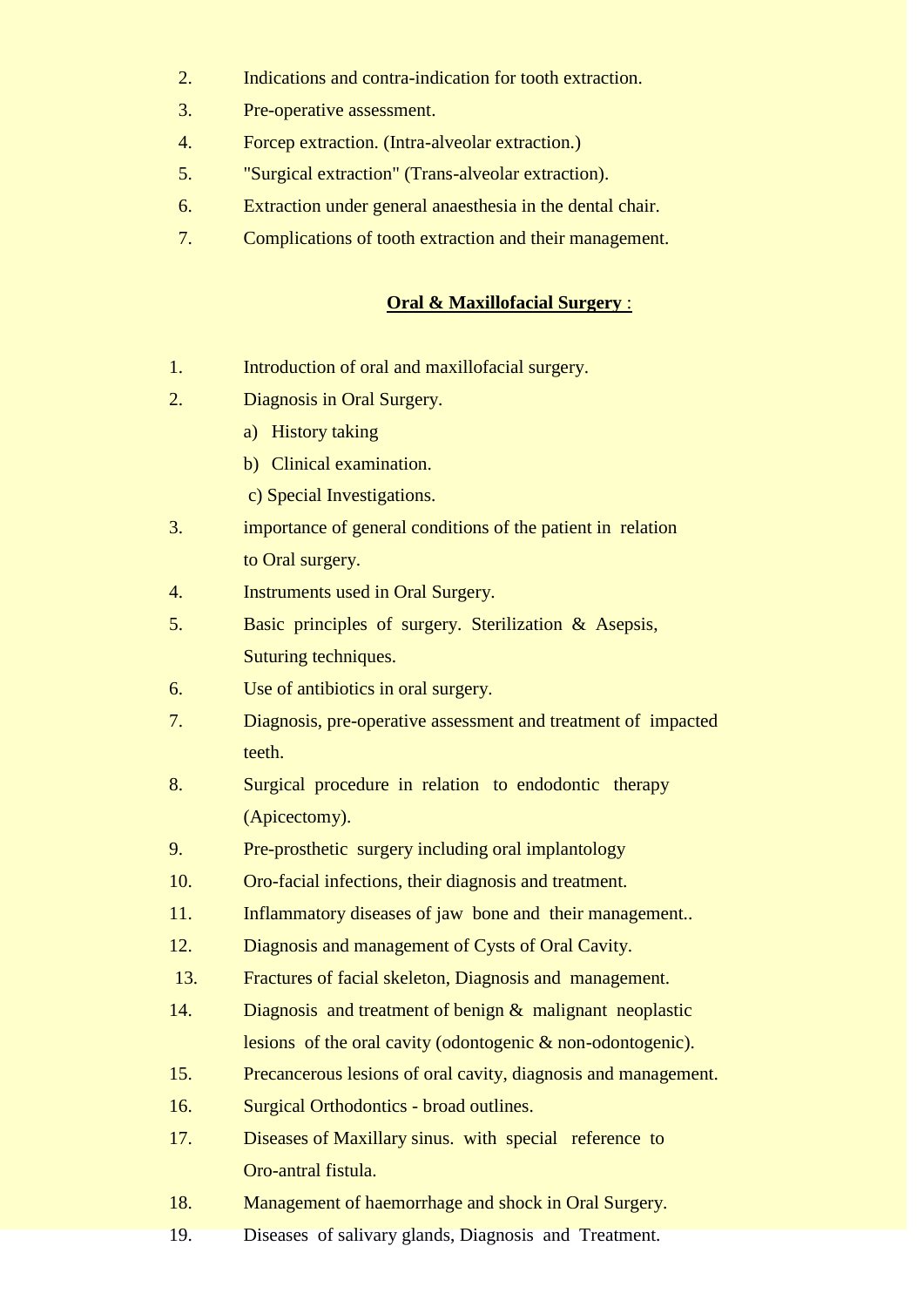- 20. Diseases of temperomandibular joint & its management.
- 21. Neurological disorders, Trigeminal Neuralgia & facial palsy.
- 22. Cleft lip & cleft palate.
- 23. Emergencies in oral surgery and its management.
- 24. Recent advances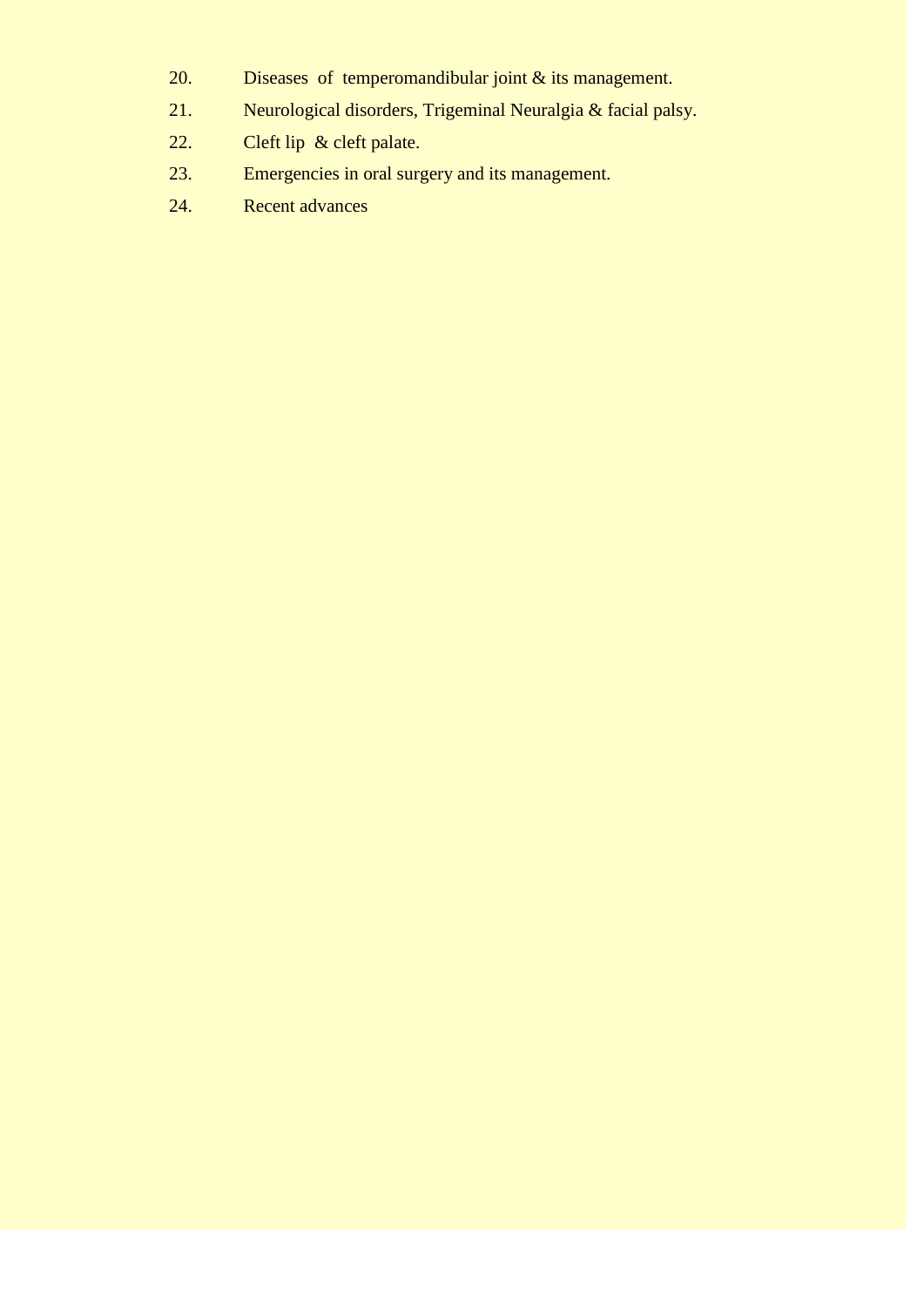## **EXAMINATION PATTERN :**

| Theory (written) paper shall be of three hours duration.      |  |
|---------------------------------------------------------------|--|
| Theory paper shall have three parts $A, B, \& C$ .            |  |
| Section A : MCQ - Total 20 Marks.                             |  |
| 20 multiple choice questions carrying one mark each 20 marks. |  |
| Section B : SAQ - Total 20 marks.                             |  |
|                                                               |  |
| Section C : LAQ - Total 20 Marks.                             |  |
| Two long answer question carrying ten marks each  20 marks.   |  |
| <b>II. A) CLINICALS</b>                                       |  |
| History Taking X-ray Interpretation,<br>$\ddot{1}$            |  |
| $\ldots$ 20 Marks<br><b>Instruments &amp; Drugs</b>           |  |
| ii) Local Anaesthesia Technique  15 Marks.                    |  |
| iii) Exodontia Technique<br>25 Marks.                         |  |
| iv) Post Operative instructions,                              |  |
| Management & Chairside orals  15 Marks.                       |  |
| v) Journal<br>05 Marks.                                       |  |
| Total<br>80 Marks.                                            |  |
| Oral (Viva Voce)<br>20 Marks.<br>B)                           |  |
| 100 Marks<br>$A + B =$                                        |  |

III. Int. Assessment (Theory  $20 +$  Prct. 20) ... 40 Marks

# Subject 5 : PERIODONTICS.

| Theory Hours :  60 Hours.    |                                                          |
|------------------------------|----------------------------------------------------------|
| Clinical Hrs. : $220$ Hours. |                                                          |
|                              | Total Duration :  280 Hours. Spread over III & Final BDS |

## **LECTURES :**

| 1. | Introduction - Scope and applicability of the subject.                        |
|----|-------------------------------------------------------------------------------|
|    | Historical background of periodontology.                                      |
| 2. | Maintenance of Health Role and scope of oral physiotherapy                    |
|    | measures, patient education programme and perodic check.                      |
| 3. | Etiopathogenesis Classification of gingival and periodontal discares. Defence |
|    | machanism of oral cavity.                                                     |
| 4. | Gingival enlargement.                                                         |
| 5. | Infective muco-gingival conditions-specific and non-specific.                 |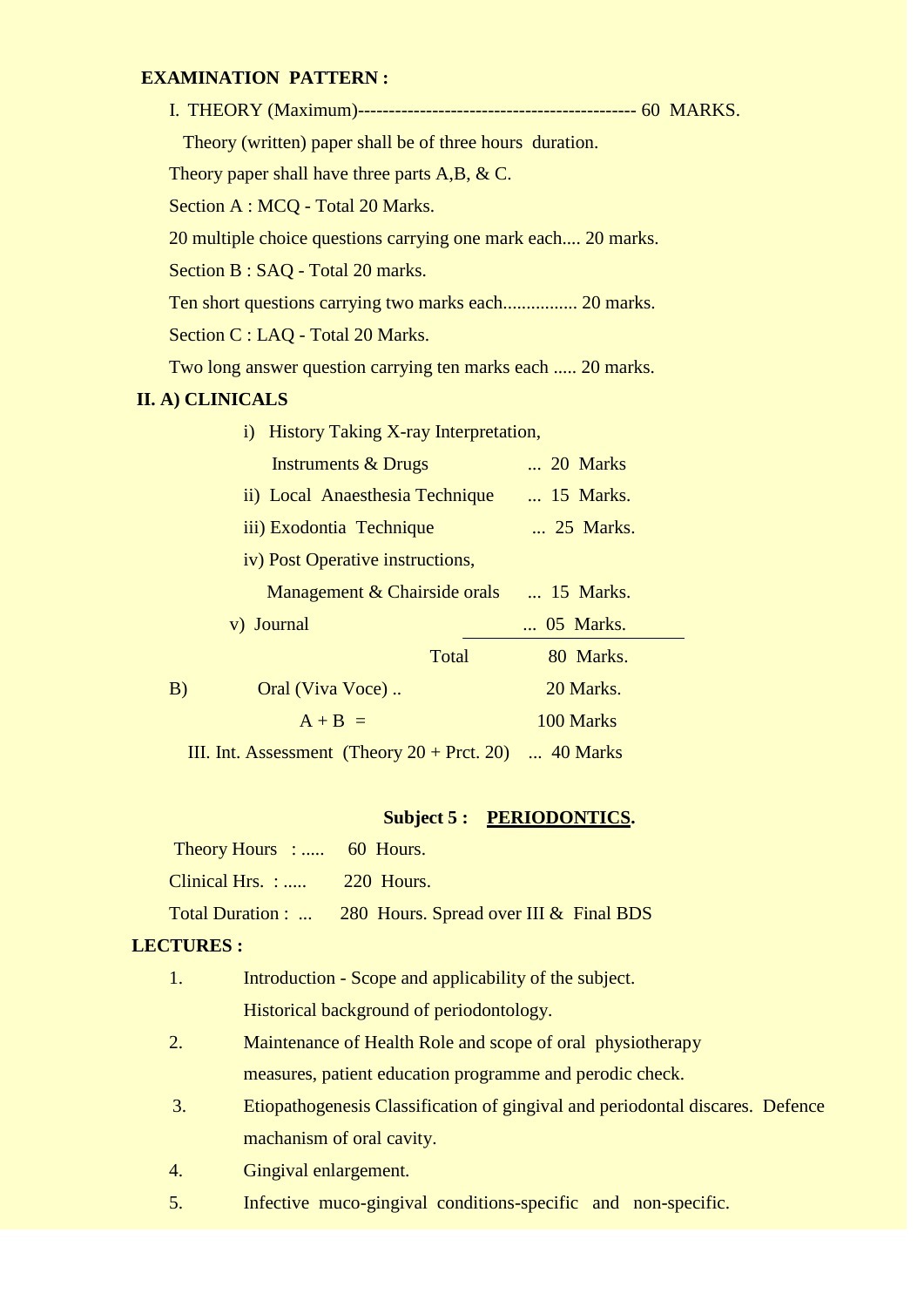- 6. Degenerative conditions-Viz disquanative gignivities and Junvenile periodontics (Gingivosis and Periodontosis.)
- 7. Atrophic conditions affecting gingival and periodontal tissues including aging.Periodontal problems in growing children.
- 8. Local and systematic factors in the causation of gingival and periodontal lesions.
- 9. Periodontitis and its sequelae.
- 10. Malocclusion, Malalignment and traumatic occlusion, Bruxsim and Tempero mandibular joint disturbances, occlusal equilibration.
- 11. Diagnosis and diagnostic aids including roentgenography and its uses and limitations.
- 12. Prognosis.
- 13. Morphological defects of the muco-gingival structures influencing periodontium and their treatment.
- 14. Treatment of all gingival and periodontal disturbances treatment planning phase and rationale. And periodontal charting Different available therapeutic procedures. Healing Mechanism.
- 15. Role of Nutrition in etiology and treatment of periodontal diseases.
- 16. Drugs & materials used in periodontics.
- 17. Instrumentation.
- 18. Splints.
- 19. Preventive periodontics.
- 20. Concept of focal infection.
- 21. Oral hygiene practices in India.
- 22. Inter disciplinary care & recent advances, Implants,
- 23. Systemic effects of periodontal diseases in brief.
- 24. Recent advances in perirodontics .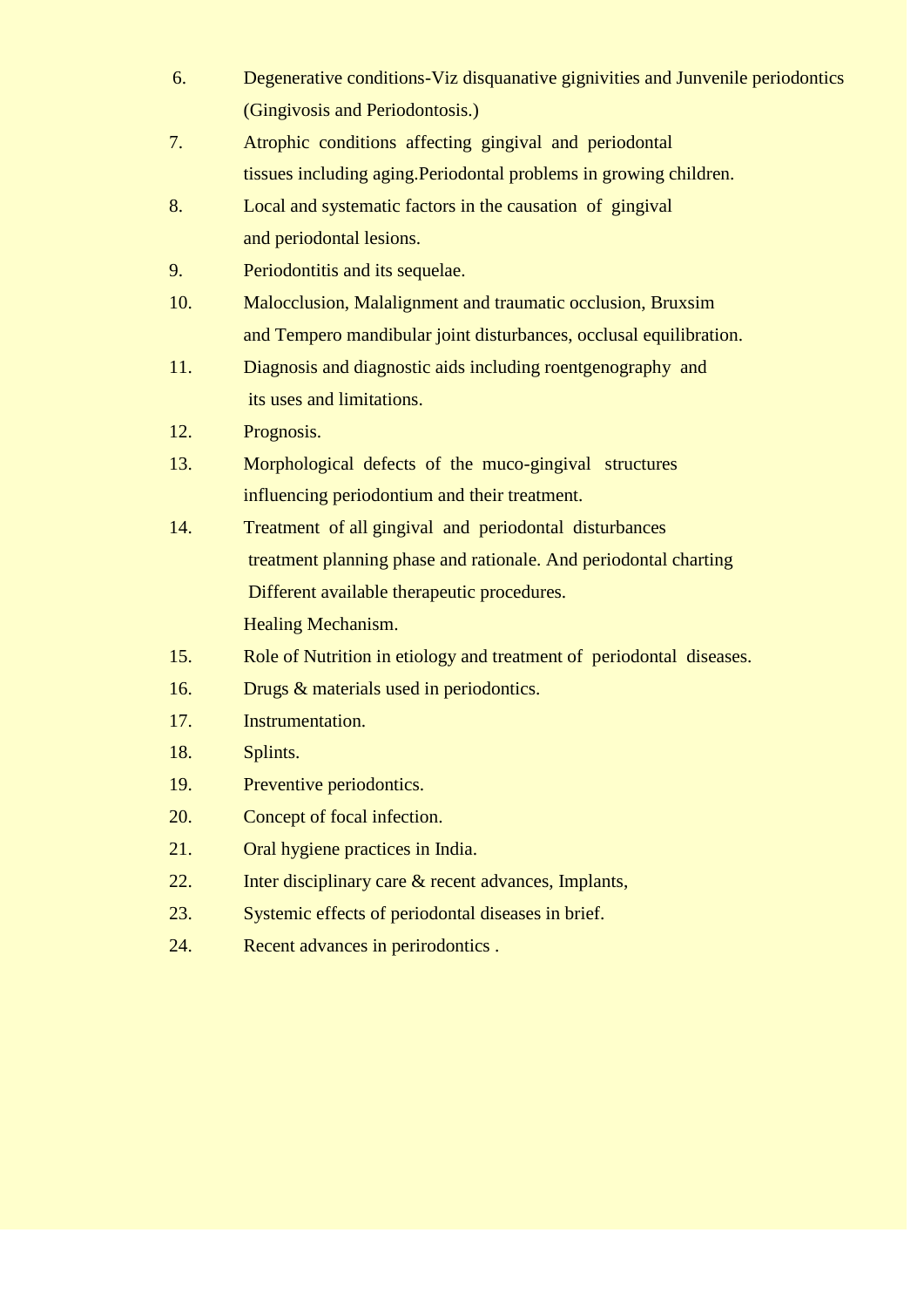## **EXAMINATION PATTERN :**

| Theory (written) paper shall be of three hours duration.      |            |
|---------------------------------------------------------------|------------|
| Theory paper shall have three parts $A, B, \& C$ .            |            |
| Section A : MCQ - Total 20 Marks.                             |            |
| 20 multiple choice questions carrying one mark each 20 marks. |            |
| Section B : SAQ - Total 20 marks.                             |            |
| Ten short questions carrying two marks each  20 marks.        |            |
| Section C : LAQ - Total 20 Marks.                             |            |
| Two long answer question carrying ten marks each  20 marks.   |            |
| II. A) CLINICALS                                              |            |
| i) Case History                                               | . 20 Marks |
| ii) Instrumentation $&$ Scaling                               | 40 Marks.  |
| iii) Post Operative instructions                              |            |
| and chairside orals.                                          | 15 Marks.  |
| iv) Journal                                                   | 05 Marks.  |

iv) Journal ... 05 Marks. Total ----------------- 80 Marks. B) Oral (Viva Voce) . 20 Marks.

 $A + B =$  100 Marks.

-----------------------------------------------------------------

III. **Internal Assessment** (Theory 20 + Practical 20) ..... 40 Marks.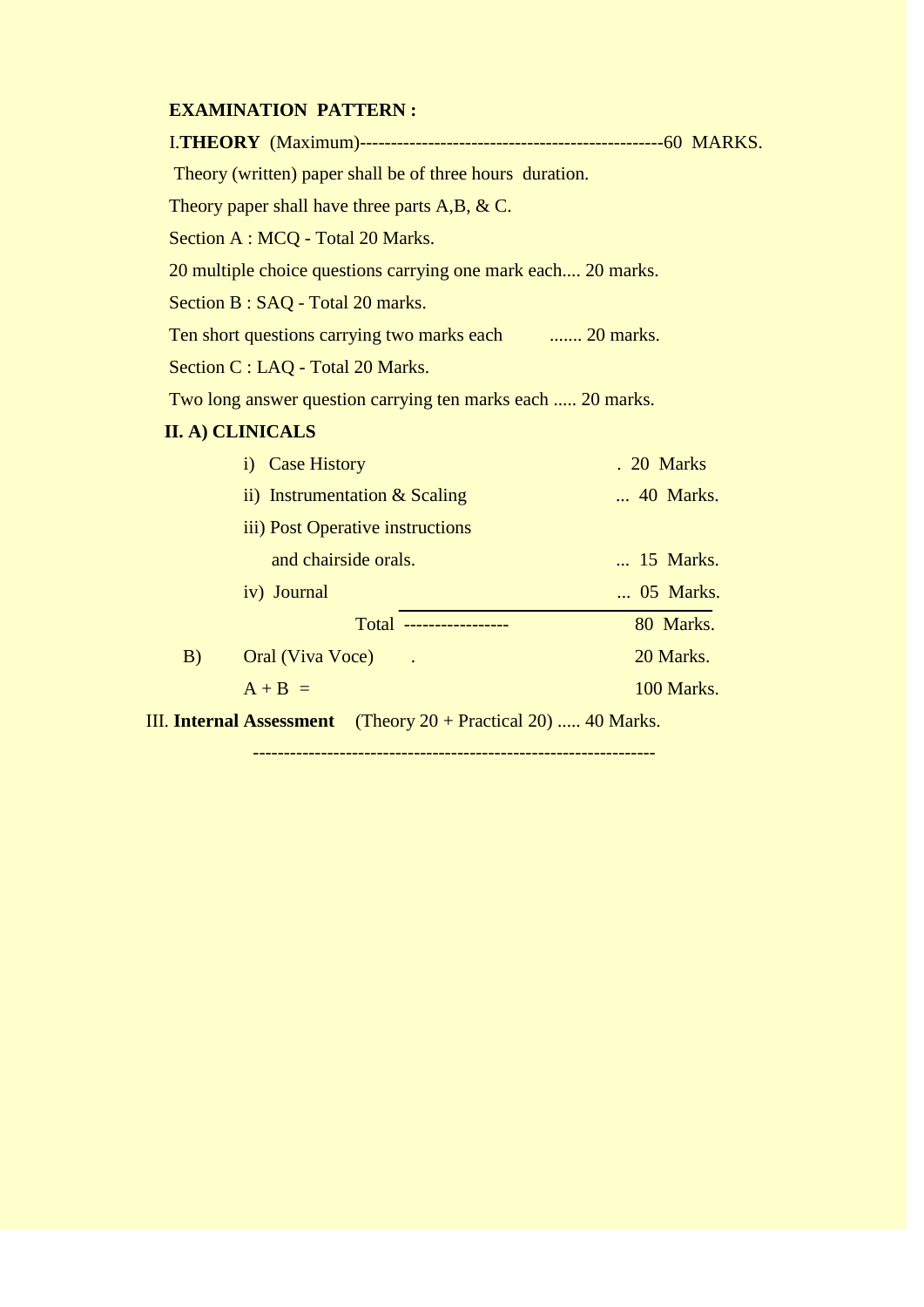## Subject 6: ORTHODONTICS.

| <b>Theory Hours</b>         | $\cdots$ | 40 Hours.  |
|-----------------------------|----------|------------|
| Practicals & Clinical Hrs.: |          | 150 Hours. |

--------------------

Total Duration : ... 190 Hours. Spread over III & Final BDS

## **LECTURES :**

 Stress in lectures should be on the Preventive and Interceptive principles of Orthodontics.

1. Definition, Aims, objects and scope of Orthodontics.

- 2. Growth and Development of jaws, teeth, face and skull.
- 3. Genetics as applied to Orthodontics.
- 4. Normal occlusion and its characteristics. Factors responsible for establishment and maintenance of normal occlusion.
- 5. Malocculsion-types, different classifications & differential diagnosis.
- 6. Aetiology of malocclusion.
- 7. History taking and examination of patient and case analysis and differential diagnosis including photographic analysis, cephalometrics and analysis and treatment planning and prognosis.
- 8. a) Preventive and interceptive treatment aids of malocclusion.
	- b) Space management in orthodontics.
	- c) Treatment of Cl I, Cl II, Cl III malocclusions
- 9. Appliances used in Orthodontic treatment Adequate knowledge of removable and fixed appliances, Mechanical appliances and functional appliances
- 10. Biological and biomechanical aspects of Orthodontics treatment.
- 11. Retention after treatment and relapse.
- 12. Materials used in Orthodontics.
- 13. Habit breaking appliances.
- 14. Surgical Orthodontics.
- 15. Current advances.

## **EXAMINATION PATTERN :**

I.THEORY (Maximum)---------------------------------------------- 60 MARKS.

Theory (written) paper shall be of three hours duration.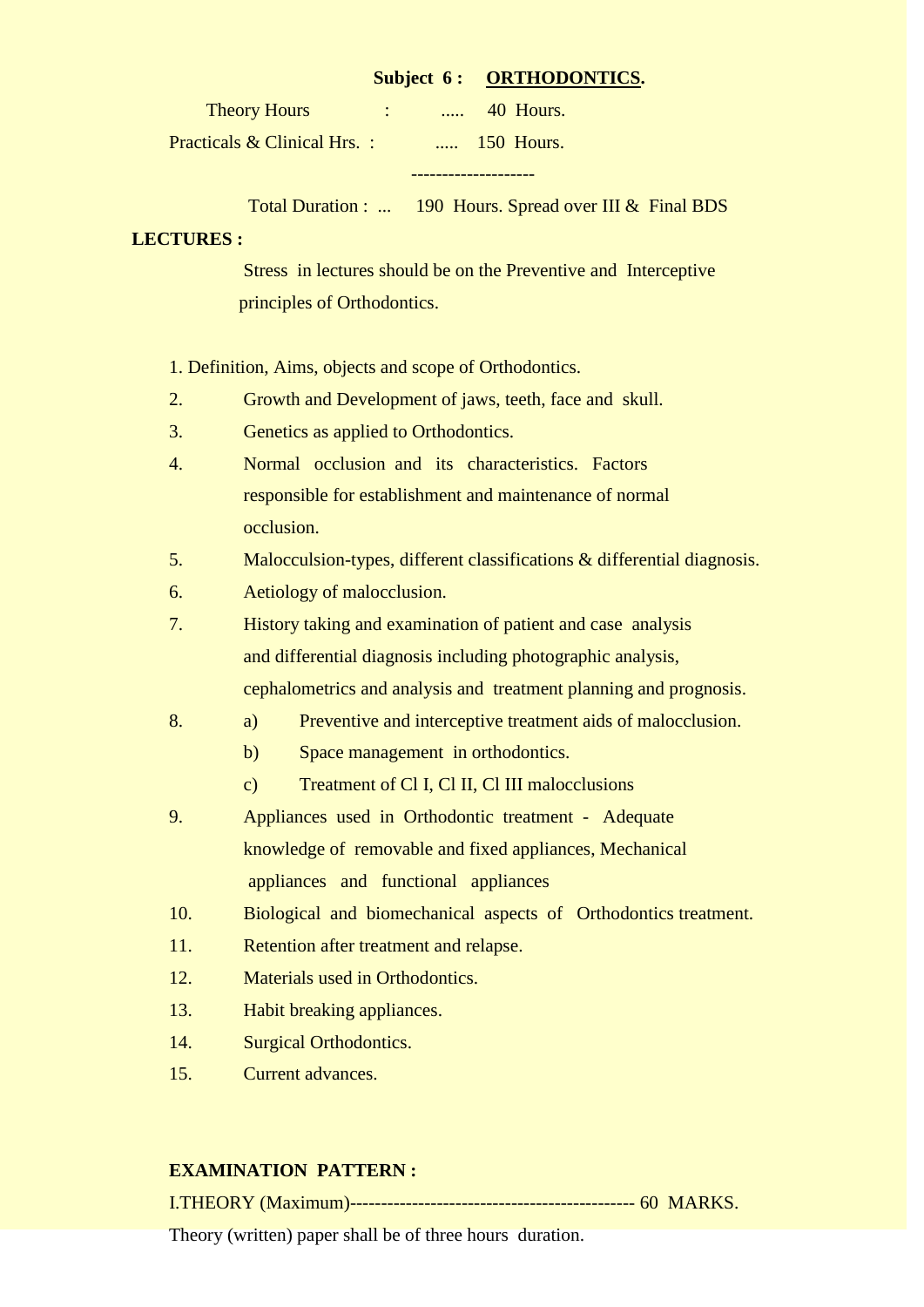| Theory paper shall have three parts $A,B, \& C$ .   |           |
|-----------------------------------------------------|-----------|
| Section A : MCQ - Total 20 Marks.                   |           |
| 20 multiple choice questions carrying one mark each | 20 marks. |
| Section B : SAQ - Total 20 marks.                   |           |
| Ten short questions carrying two marks each         | 20 marks. |
| Section C : LAQ - Total 20 Marks.                   |           |
| Two long answer question carrying ten marks each    | 20 marks. |

# **II. A) PRACTICALS / CLINICALS**

| i) Wire bending and Preparation     |                         |            |
|-------------------------------------|-------------------------|------------|
| of an appliance in wax              | $\ddotsc$               | 40 Marks.  |
| ii) Model Analysis (any two indices |                         |            |
| with brief treatment plan)          |                         | 15 Marks.  |
| iii) Identification of appliances,  |                         |            |
| cephalometric landmarks.            | $\bullet\bullet\bullet$ | 20 Marks.  |
| iv) Journal                         | $\ddotsc$               | 05 Marks.  |
|                                     | Total                   | 80 Marks.  |
| B)<br>Oral (Viva Voce)              |                         | 20 Marks.  |
| $A + B$                             |                         | 100 Marks. |

III. Internal Assessment (Theory 20 + Prctical. 20 ) ...40 Marks.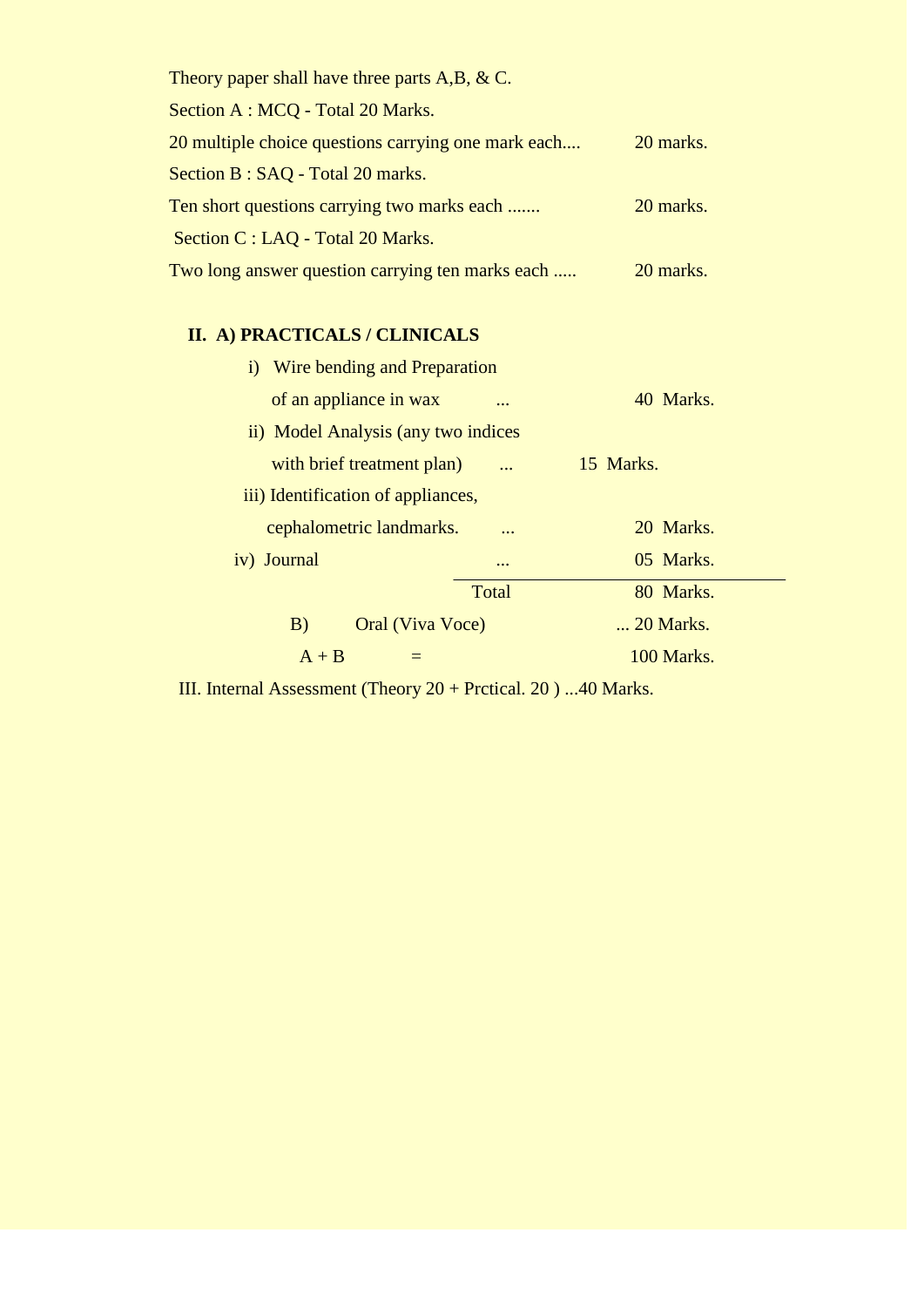## **Subject 7 : ORAL MEDICINE, DIAGNOSIS & RADIOLOGY.**

| <b>Theory Hours</b> |           | 40 Hours. |
|---------------------|-----------|-----------|
| Clinical Hrs.       | $\ddotsc$ | 90 Hours. |

Total Duration : ... 130 Hours. Spread over III & IV BDS

## **LECTURES :**

Oral Medicine and Diagnosis :

| 1.  | Scope and importance of the subject.                          |
|-----|---------------------------------------------------------------|
| 2.  | Acute infections of oral & perioral structures.               |
| 3.  | Ulcerative & Vesicullobullous lesions of oral cavity.         |
| 4.  | Red and White lesions affecting oralmucosa.                   |
| 5.  | Pigmentation of oral-tissues.                                 |
| 6.  | Diseases of tongue.                                           |
| 7.  | Diagnosis and differential diagnosis of Caries, Pulpitis &    |
|     | Periodontitis & regressive changes of dentition.              |
| 8.  | Metabolic, allergic and Endocrine disturbances and their      |
|     | oral manifestations.                                          |
| 9.  | Nutritional deficiencies and their significance in dentistry. |
| 10. | Blood dyserasias and their management.                        |
| 11. | Oral sepsis and its effect on general system.                 |
| 12. | Dermatological disorders & their oral manifestations.         |
| 13. | Disorder of Tempero-mandibular joints.                        |
| 14. | Diseases of Jaw-bone.                                         |
| 15. | Diseases of Maxillary-Sinus.                                  |
| 16. | Oral Pre-malignant lesions.                                   |
| 17. | Benign & malignant neoplasms of oral cavity.                  |
| 18. | Cervico-facial lymphadenopathy.                               |
| 19. | Diseases of salivary glands.                                  |
| 20. | Oro-Facial pain.                                              |
| 21. | Cysts of the oral cavity.                                     |
| 22. | Management of Cardiac patient in dentistry.                   |
| 23. | Methods of diagnosis including special investigations.        |
| 24. | Immunological concepts of oral lesions, HIV Infection,        |
|     | Hepatitis & other viral infections.                           |
| 25. | Forensic odontology.                                          |
|     |                                                               |

26. Recent advances.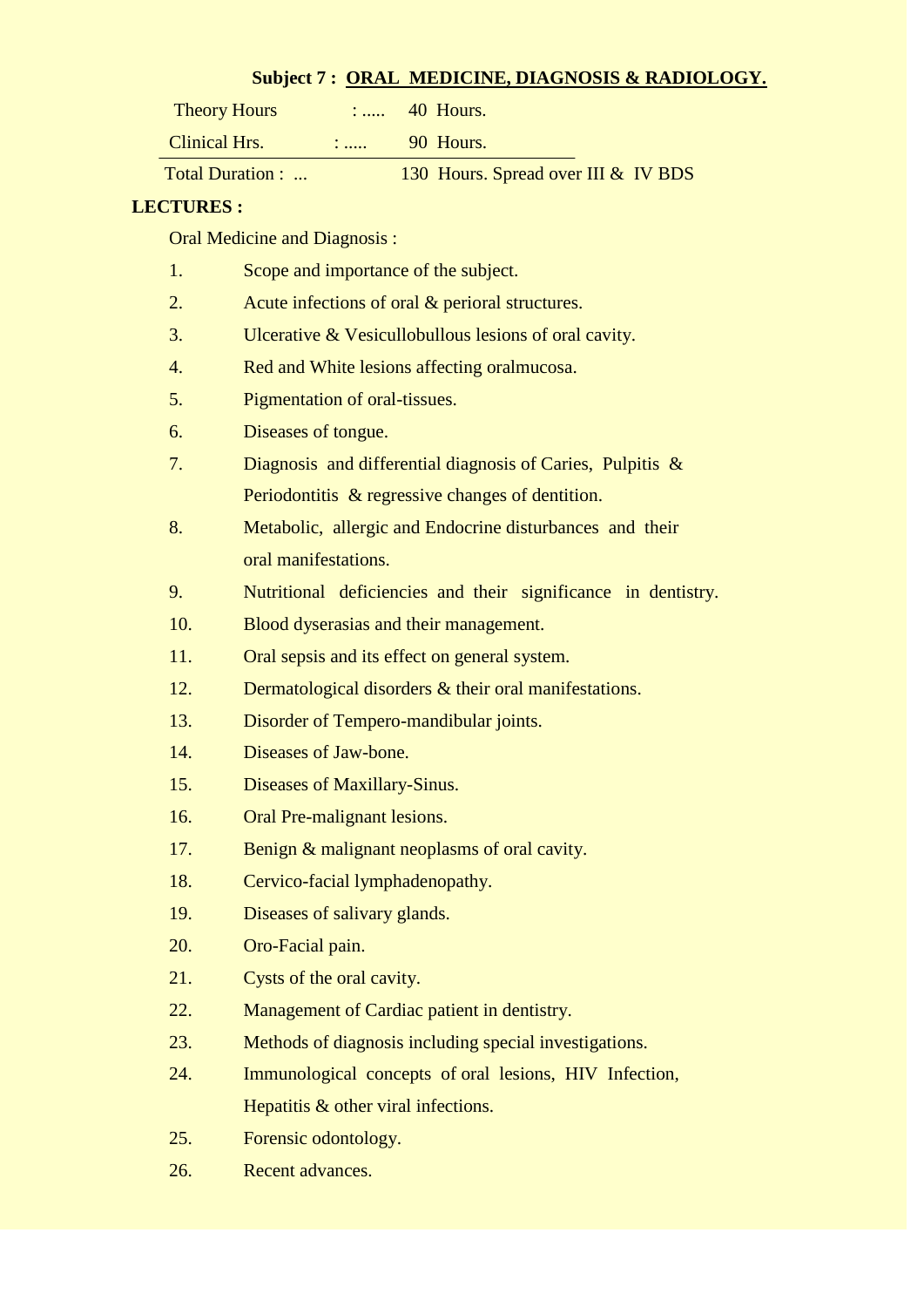# **RADIOLOGY**

| 1. | Physics of radiation Production and properties of X-rays and radiation biology. |                              |
|----|---------------------------------------------------------------------------------|------------------------------|
| 2. | Principles of X-ray production & fluoroscopy factors affecting procedure        |                              |
|    | radiographs, Intensifying screens and grids and dark room procedures.           |                              |
| 3. | Technique of intra oral and extra-oral Radiography and                          |                              |
|    | normal anatomical land marks.                                                   |                              |
| 4. | Radiological interpretation of abnormal dental and jaw                          |                              |
|    | conditions. & manifestation of systemic disease in jaw.                         |                              |
| 5. | Elements of Radiation treatment in oral and facial                              |                              |
|    | conditions and their sequelae.                                                  |                              |
| 6. | Contrast radiography and recent advances in dental                              |                              |
|    | Radiology including Radioactive traces.                                         |                              |
| 7. | Recent advances in imaging.                                                     |                              |
|    | <b>EXAMINATION PATTERN:</b>                                                     |                              |
|    | I. THEORY(Maximum)                                                              | 60 Marks.                    |
|    | Theory (written) paper shall be of three hours duration.                        |                              |
|    | Theory paper shall have three parts $A,B, \& C$ .                               |                              |
|    | Section A : MCQ - Total 20 Marks.                                               |                              |
|    | 20 multiple choice questions carrying one mark each                             | 20 marks.                    |
|    | Section B : SAQ - Total 20 marks.                                               |                              |
|    | Ten short questions carrying two marks each                                     | 20 marks.                    |
|    | Section C : LAQ - Total 20 Marks.                                               |                              |
|    | Two long answer question carrying ten marks each                                | 20 marks.                    |
|    | <b>II.A) CLINICALS</b>                                                          |                              |
|    | i) Case History, clinical examination,                                          | 25 Marks.                    |
|    | Diagnosis, treatment planning of a                                              |                              |
|    | case and chairside orals<br>                                                    |                              |
|    | ii) Taking an IOPA and processing                                               |                              |
|    | with Interpretation                                                             | 25 Marks.                    |
|    | Interpretation of five clinical<br>$\overline{iii}$                             |                              |
|    | slides/or Radiographs.                                                          | 25 Marks.                    |
|    | iv) Journal                                                                     | 05 Marks.                    |
|    |                                                                                 | Total ------------ 80 Marks. |
| B) | Oral (Viva Voce)  20 Marks.                                                     |                              |
|    | $= 100$ Marks.<br>$A + B$                                                       |                              |

III) Internal Assessment (Theory -20, Practical – 20) =  $40$  Marks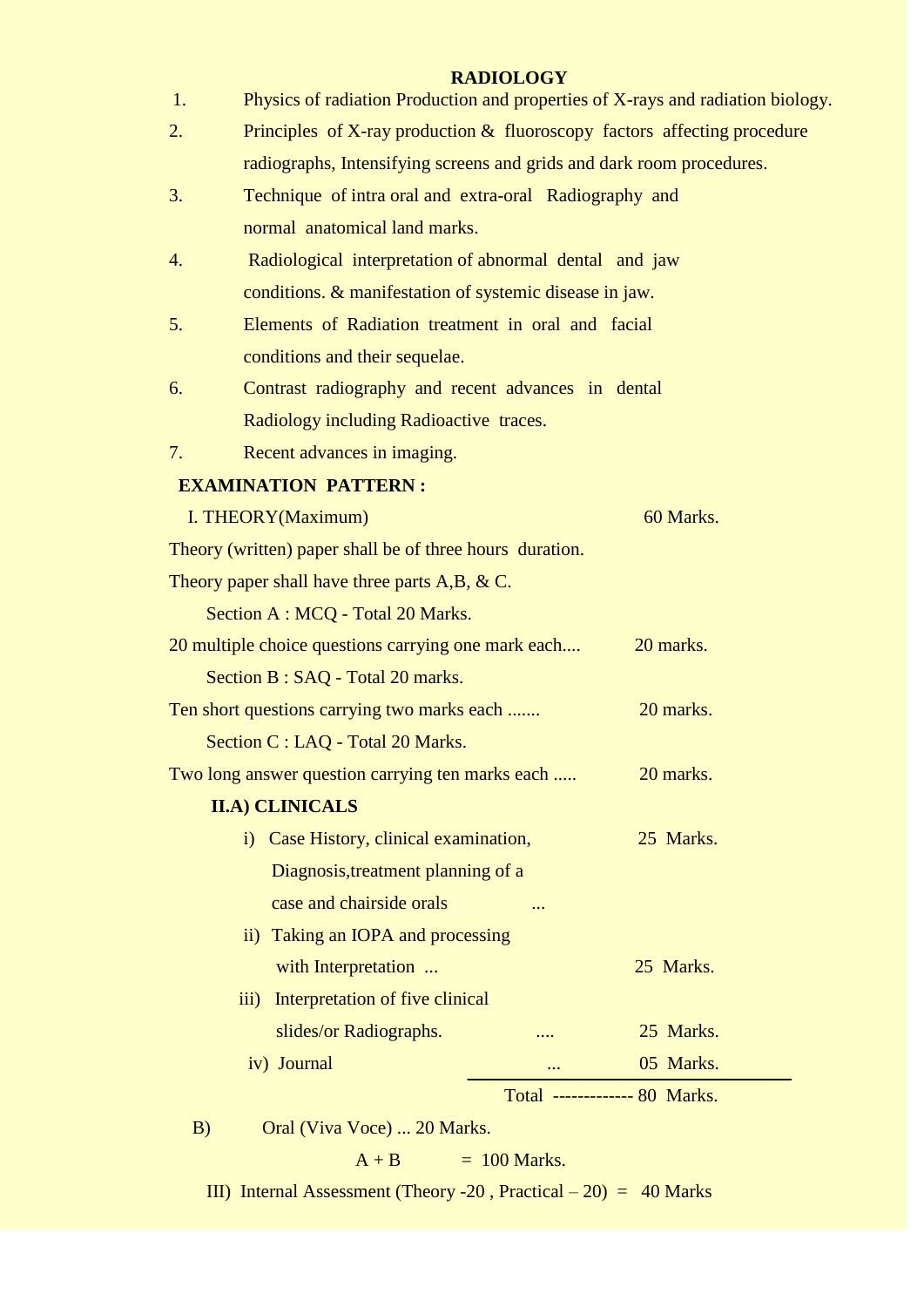## **APPENDIX-C**

#### **SCHEME OF INTERNAL ASSESSMENT**

To assess the overall progress of the students by evaluating the professional skills he/she has developed and the knowledge he has got it is necessary to assess the students periodically. The marks to be allotted should be real estimate of the students achievement of skills and subject knowledge without any prejudice.

Maximum marks allotted for internal assessment for each subject head in theory and practical/clinical will be 20 % of the total marks.

In all four college tests shall be conducted in one academic year i.e. two tests in each term. Each test will have marks as under:

For final B.D.S. subjects :- Four college tests tube conducted in theory in final B.D.S. only. However for clinical  $&$  Practical test – 2 tests to be

conducted in 3<sup>rd</sup> B.D.S. as a post ending test and 2 tests to be conducted in final BDS as a post ending test during clinical posting as under.-

## **FIRST TERM.**

- a. First internal (for the syllabus completed from the start of term till commencement of the examination) Unit Test.
- b. Second Internal : Should include entire syllabus completed in first term (TERMINAL EXAMINATION)

## **SECOND TERM**

- c. Third internal : Should including the topics covered only in the second term till the commencement of the examination (Unit Test)
- d. Fourth Internal should include entire syllabus prescribed by the university (PRELIMINARY EXAMINATION)
- e. The pattern of Internal Assessment will be as under:

## 1. THEORY

Written .... 40 Marks.

(Section A : 20 MCQ ... 10 Marks, Section B : 10 SAQ ... 20

Marks, Section C : Two LAQ ... 10 Marks,)

Oral .... 10 Marks.

Total -------- 50 Marks.

2. PRACTICAL/CLINICAL ..... 50 Marks.

The marks for each test will be brought down to ... 5 Marks.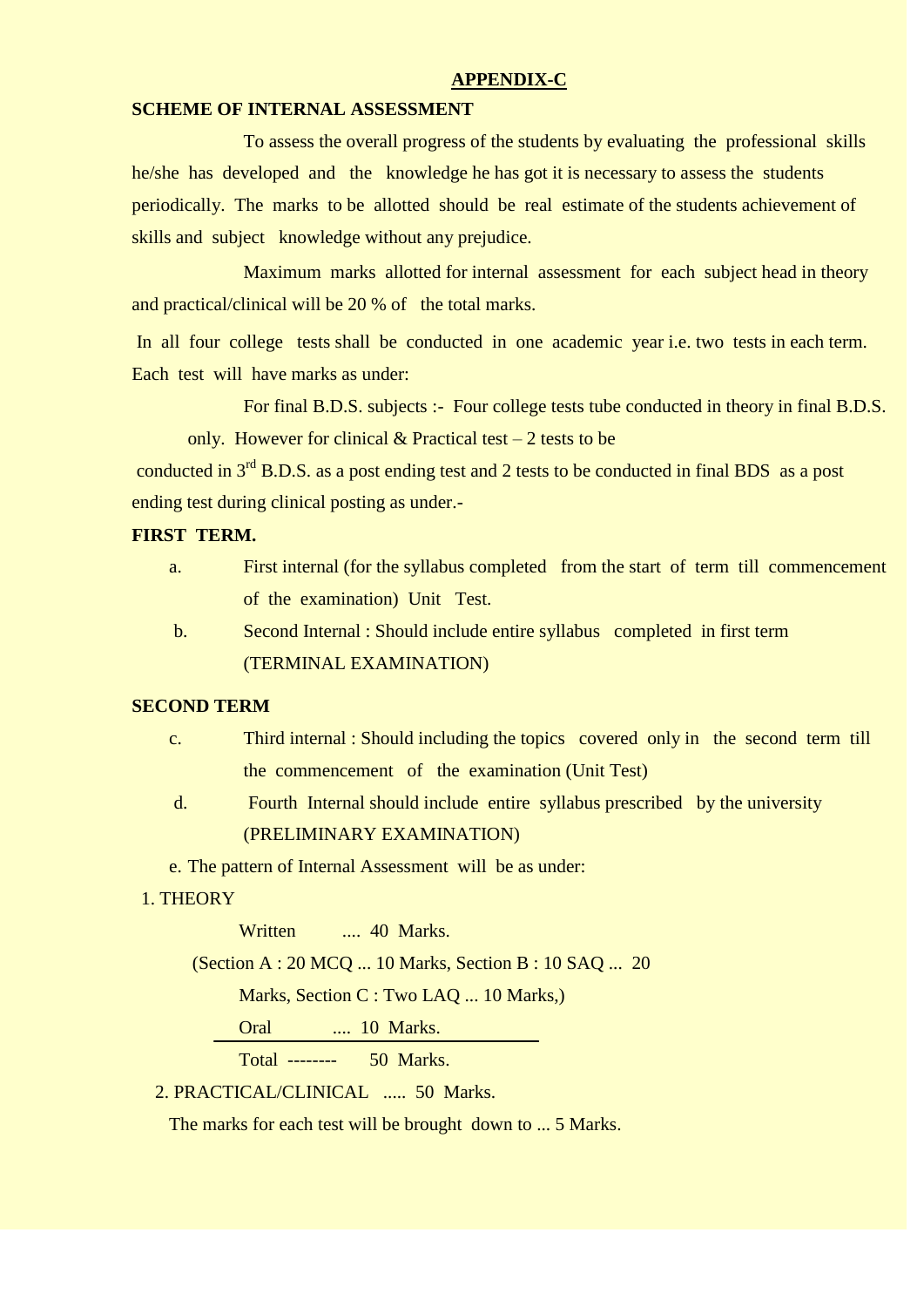## **MAHARASHTRA UNIVERSITY OF HEALTH SCIENCE, NASHIK**

## Scheme of Practical & /or Clinical examination

University Practical/Clinical Examination ... 80 Marks

The Practical/Clinical examination shall be conducted at the centres where adquate facilities are available to conduct such examinations and the centre/college is approved/recognised by Dental Council of India.

Not more than 30 students to be examined per day. The marks should be submitted in the proforma (Appendix - E & F) supplied by the University Authority. This proforma should be signed by the examiners. Over writing or scratching will not be permitted. Any corrections made, must have the counter-signature of external examiners .The sealed envelop containing this proforma shall be submitted on the same day to the Dean for onward transmission to the Controller of examinations, Maharashtra University of Health Sciences, Nashik. No examiner or any other person connected with the work of practical examination is permitted to carry any paper or violate the rules of examination. The person found guilty will be debarred from such Confidential work for a minimum period of 5 Consecutive University examinations or the actions as suggested by the relevant Committee to investigate such matters.

## **APPENDIX-E**

## FORMAT OF THE PRACTICAL / CLINICAL EXAMINATION MARKS **MAHARASHTRA UNIVERSITY OF HEALTH SCIENCES, NASHIK**

Chart showing marks obtained by the candidates in practical / clinical examination, to be submitted by the examiner in sealed cover through the Dean of the college to the Controller of Examination ,MUHS , Nashik

Name of Examination : Final B.D.S. Summer / Winter 200

Centre :

**1) SUBJECT : PROSTHODONTIC, CROWN AND BRIDGE** Max. Marks 80 NOTE :- SCRATCHING OR OVERWRITING IN MARKS ARE NOT ALLOWED

| Roll | Checking of           | <b>Border Moulding</b> | Final              | <b>History</b> and      | <b>Clinical Work</b> | Total |
|------|-----------------------|------------------------|--------------------|-------------------------|----------------------|-------|
| No.  | Special               | Procedure or           | <b>Impression</b>  | <b>Examinations</b>     | Record               |       |
|      | <b>Tray/or Record</b> | <b>Establishing</b>    | or Recording       | $T/P$ and               | (Journel)            |       |
|      | Bases (To Be          | <b>Vertical Jaw</b>    | <b>Centric Jaw</b> | <b>Chair Side Orals</b> |                      |       |
|      | kept ready by         | <b>Relation</b>        | Relation           | <b>Related to</b>       |                      |       |
|      | the Student)          |                        |                    | <b>Clinical Work</b>    |                      |       |
|      | (10)                  | (25)                   | (25)               | (15)                    | (5)                  | (80)  |
|      |                       |                        |                    |                         |                      |       |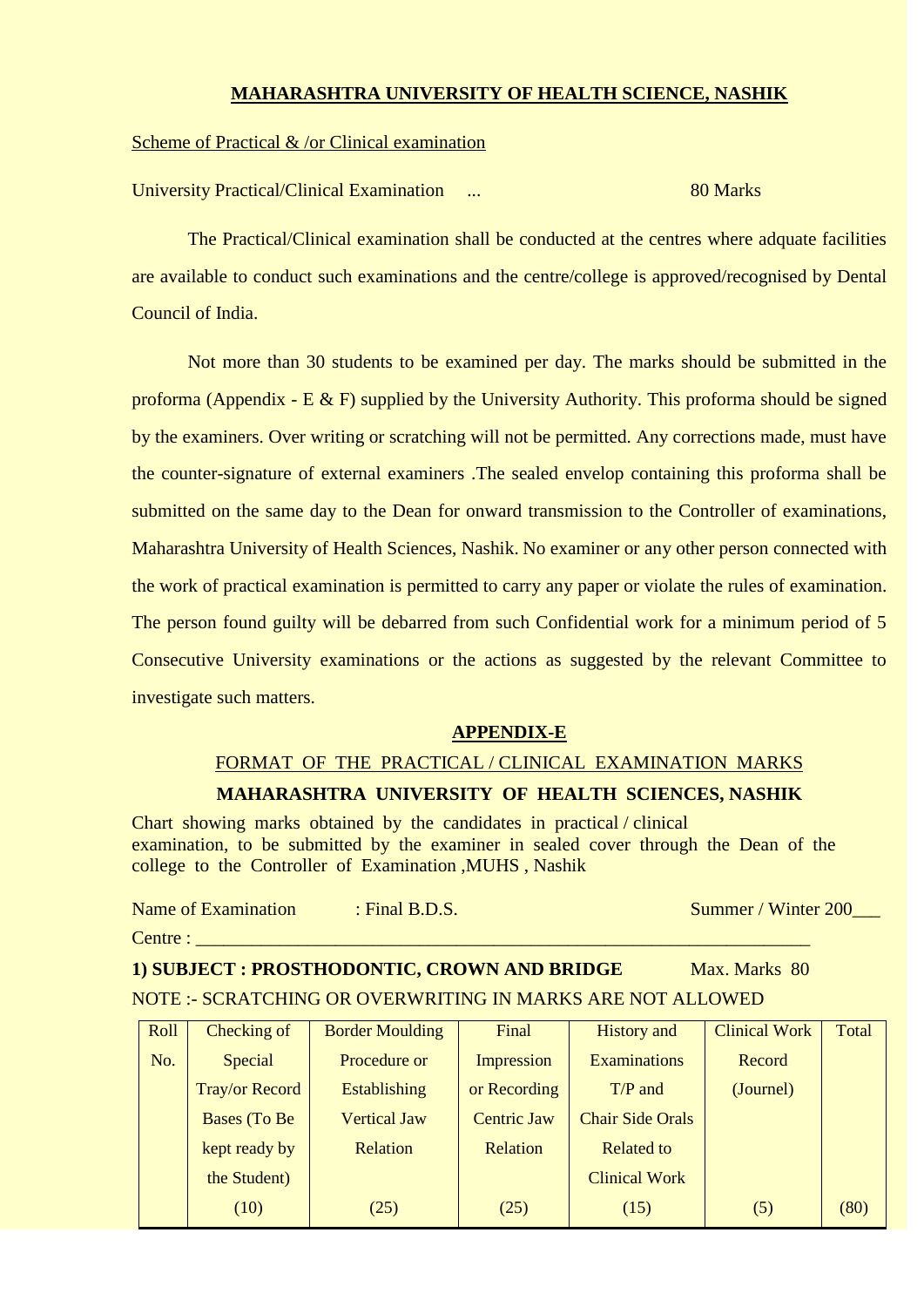## **2) SUBJECT : CONSERVATIVE DENTISTRY INCLUDING ENDOTONTICS** Max. Marks:- 80

## NOTE :- SCRATCHING OR OVERWRITING IN MARKS ARE NOT ALLOWED

| Roll | <b>History taking</b> | <b>Cavity Preparation</b> | Base/Lining         | <b>Registration with</b> | Clinical | Total |
|------|-----------------------|---------------------------|---------------------|--------------------------|----------|-------|
| No.  | <b>Examinations</b>   | for Silver Arnolgum       | alwong with         | <b>Dental Amalgum</b>    | Work     |       |
|      | and Treatment         | <b>Modified Class II</b>  | <b>Materix Band</b> | and Chair side           | Record   |       |
|      | <b>Planning</b>       | <b>MO.</b> or DO or Class | adapation           | orals related with       |          |       |
|      |                       | one Cavity with           |                     | exercises                |          |       |
|      |                       | <b>Buccal or Lingual</b>  |                     |                          |          |       |
|      |                       | <b>Extentions</b>         |                     |                          |          |       |
|      | (10)                  | (25)                      | (15)                | (25)                     | (5)      | (80)  |

## **3) SUBJECT : PEDODONTICS** Max. Marks:- 80

## NOTE :- SCRATCHING OR OVERWRITING IN MARKS ARE NOT ALLOWED

|                                                                    | Roll<br>No. | Clinical Case Exam. of a Child<br><b>History taking and Diagnesis</b> | <b>Chair Side Orals</b> | <b>Treatment</b><br>Planning | Record<br>(Journal)  | Total |
|--------------------------------------------------------------------|-------------|-----------------------------------------------------------------------|-------------------------|------------------------------|----------------------|-------|
|                                                                    |             | (35)                                                                  | (25)                    | (10)                         | $\langle 10 \rangle$ | (80)  |
| <b>4) SUBJECT : ORAL MAXILLOFACIAL SURGERY</b><br>Max. Marks: - 80 |             |                                                                       |                         |                              |                      |       |

## NOTE :- SCRATCHING OR OVERWRITING IN MARKS ARE NOT ALLOWED

| Roll | <b>Clinical Case History</b>  | Local       | Exodontia        | Post Operative          | Journal | Total |
|------|-------------------------------|-------------|------------------|-------------------------|---------|-------|
| No.  | Exam.                         | Anaesthesia | <b>Technique</b> | Instructions,           |         |       |
|      | <b>X-ray Enterpretation</b>   | Technique   |                  | Management and          |         |       |
|      | <b>Instruments and Drugs.</b> |             |                  | <b>Chair Side Orals</b> |         |       |
|      | (20)                          | (15)        | (25)             | 15)                     | C)      | (80)  |

## **5) SUBJECT : PERIODONTICS** Max. Marks:- 80

## NOTE :- SCRATCHING OR OVERWRITING IN MARKS ARE NOT ALLOWED

| Roll | <b>Clinical Case History</b> | Scalling and    | <b>Post Operative</b>         | Journal | Total |
|------|------------------------------|-----------------|-------------------------------|---------|-------|
| No.  | Exam. Treatment              | Polishing and   | <b>Instructions and Chair</b> |         |       |
|      | <b>Planning</b>              | Instrumentation | Side Orals                    | (5)     | (80)  |
|      | (20)                         | (40)            | (15)                          |         |       |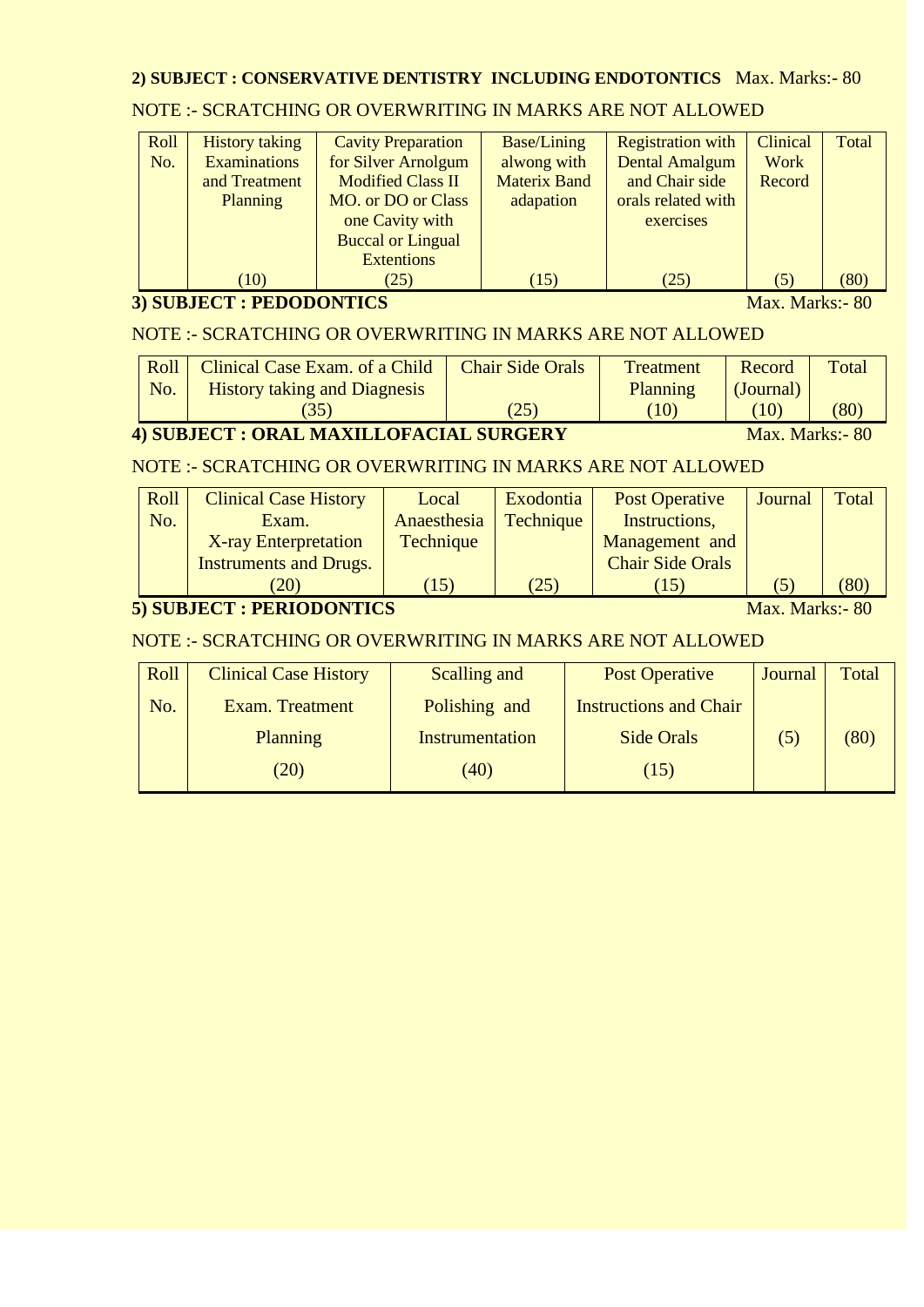## **6) SUBJECT : ORTHODONTICS** Max. Marks:- 80

#### NOTE :- SCRATCHING OR OVERWRITING IN MARKS ARE NOT ALLOWED

| Roll | Wire Bending and  | <b>Model Analysis</b>        | Identification of | Journal | Total |
|------|-------------------|------------------------------|-------------------|---------|-------|
| No.  | preparation of an | (Any tow indices with        | <b>Appliances</b> |         |       |
|      | appliance in Wax  | <b>Brief Treatment Plan)</b> | Cephalomteric     |         |       |
|      |                   |                              | <b>Landmarks</b>  |         |       |
|      | (40)              | (15)                         | (20)              | (5)     | (80)  |

# **7) SUBJECT : ORAL MEDICINES (ORAL DIAGNOSIS) RADIOLOGY** Max. Marks:- 80 NOTE :- SCRATCHING OR OVERWRITING IN MARKS ARE NOT ALLOWED

| Roll | <b>Clinical Case History Exam.</b> | Taking IOPA and | Interpretation of           | Journal      | Total |
|------|------------------------------------|-----------------|-----------------------------|--------------|-------|
| No.  | <b>Treatment Planning and</b>      | Processing with | <b>Five Clinical Slides</b> |              |       |
|      | Chair side Oral                    | Interpretation  | or Radiographs              |              |       |
|      | (25)                               | (25)            | (25)                        | $\mathsf{D}$ | (80)  |

## **NAME AND SIGNATURE OF EXAMINERS**

1) External Examiner : \_\_\_\_\_\_\_\_\_\_\_\_\_\_\_\_\_\_\_\_\_\_\_\_\_\_\_\_\_\_\_\_\_\_\_\_ \_\_\_\_\_\_\_\_\_\_\_\_\_\_\_

2) Enternel Examiner :  $\frac{1}{2}$  =  $\frac{1}{2}$  =  $\frac{1}{2}$  =  $\frac{1}{2}$  =  $\frac{1}{2}$  =  $\frac{1}{2}$  =  $\frac{1}{2}$  =  $\frac{1}{2}$  =  $\frac{1}{2}$  =  $\frac{1}{2}$  =  $\frac{1}{2}$  =  $\frac{1}{2}$  =  $\frac{1}{2}$  =  $\frac{1}{2}$  =  $\frac{1}{2}$  =  $\frac{1}{2}$  =  $\frac{1}{$ 

**(Common to All)**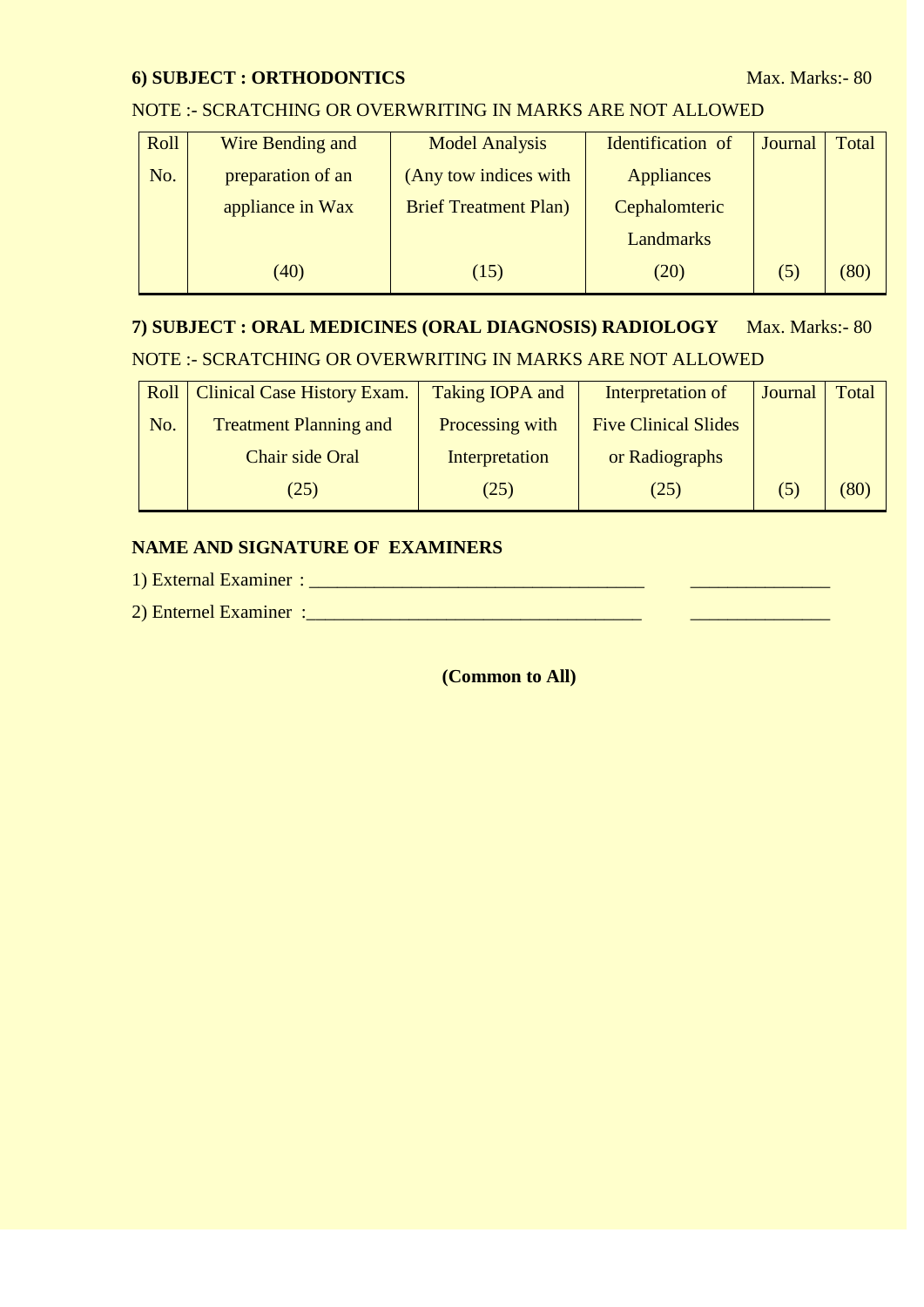## **APPENDIX - F**

## **MAHARASHTRA UNIVERSITY OF HEALTH SCIENCES,NASHIK**

# **Final B.D.S. Summer / Winter 200\_\_\_ Examination**

| Date of Practical Conduction: <b>Example 2018</b> |
|---------------------------------------------------|
|                                                   |

(No Straching or overwriting please) correction if any to be signed by External & Internal Examiners both.

| : ORAL EXAMINATION MARKS : |  |
|----------------------------|--|
|----------------------------|--|

| Roll No. | <b>Enrollment No.</b> | <b>Marks alloted out of 20 (Max)</b> |          |  |  |
|----------|-----------------------|--------------------------------------|----------|--|--|
|          |                       |                                      | in words |  |  |

| <b>External Examiners:</b>                                                                                                                                                                                                                         | <b>Internal Examiners:</b> |
|----------------------------------------------------------------------------------------------------------------------------------------------------------------------------------------------------------------------------------------------------|----------------------------|
| Name:                                                                                                                                                                                                                                              | Name:                      |
| Signature:<br><u> Andreas and American and American and American and American and American and American and American and American and American and American and American and American and American and American and American and American and </u> | Signature:                 |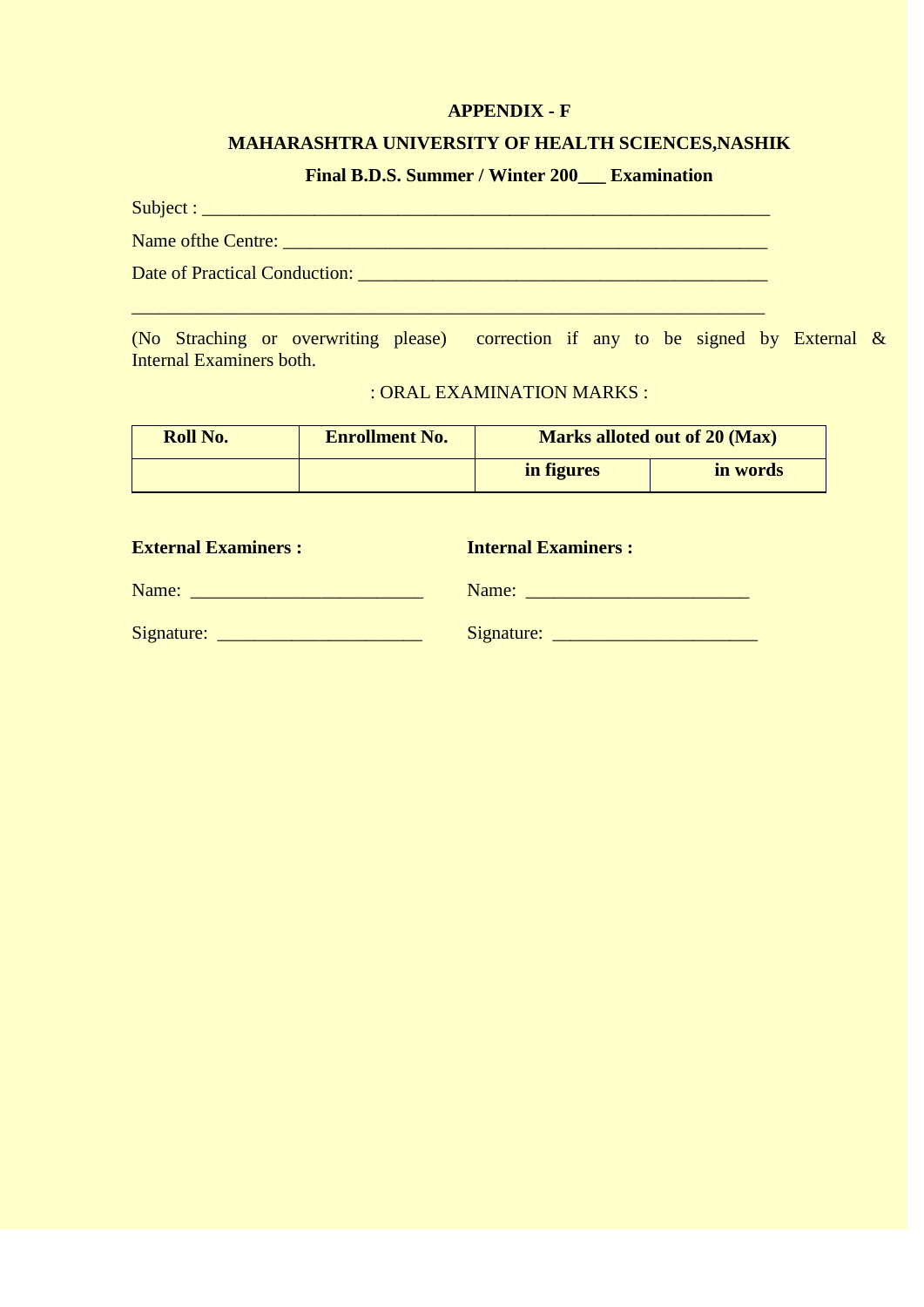| <b>APPENDIX B</b>                                        |
|----------------------------------------------------------|
| <b>MAHARASHTRA UNIVERSITY OF HEALTH SCIENCES, NASHIK</b> |
| <b>Scheme of Examination for Final B.D.S Examination</b> |

| Sr.No.         | <b>Subject</b>     | <b>Subheads</b>                        | <b>Maximum</b> | Minimum        | <b>Maxim</b> | Minimum marks |
|----------------|--------------------|----------------------------------------|----------------|----------------|--------------|---------------|
|                |                    |                                        | marks allotted | marks          | um           | required for  |
|                |                    |                                        |                | required to    | marks        | awarding      |
|                |                    |                                        |                | pass in each   | allotted     | distinction   |
|                |                    |                                        |                | sub head       |              |               |
|                | Prosthodontic      | i) Theory (Written)                    | 60             |                |              |               |
|                | ${\bf S}$          | ii) Oral                               | 20             |                |              |               |
|                |                    | iii) Theory + Oral                     | 80             | 40             |              |               |
|                |                    | iv) Internal Assessment                | 20             |                |              |               |
|                |                    | (Theory)                               |                |                | 200          | 150           |
|                |                    | iv) Theory + Oral +                    | 100            | 50             |              |               |
|                |                    | <b>Internal Assessment</b>             |                |                |              |               |
|                |                    | (Theory)                               |                |                |              |               |
|                |                    | i) Practical/Clinical                  | 80             | 40             |              |               |
|                |                    | ii) IA Practical/Clinical              | 20             |                |              |               |
|                |                    | iii) Practical/Clinical +Internal      | 100            | 50             |              |               |
|                |                    | <b>Assessment (Practical/Clinical)</b> |                |                |              |               |
| $\overline{2}$ | Conservative       | i) Theory (Written)                    | 60             | $\blacksquare$ |              |               |
|                | Dentistry          | ii) Oral                               | 20             |                |              |               |
|                | including          | iii) Theory + Oral                     | 80             | 40             |              |               |
|                | <b>Endodontics</b> | iv) Internal Assessment                | 20             |                |              |               |
|                |                    | (Theory)                               |                |                | 200          | 150           |
|                |                    | iv) Theory + Oral +                    | 100            | 50             |              |               |
|                |                    | <b>Internal Assessment</b>             |                |                |              |               |
|                |                    | (Theory)                               |                |                |              |               |
|                |                    | i) Practical/Clinical                  | 80             | 40             |              |               |
|                |                    | ii) IA Practical/Clinical              | 20             |                |              |               |
|                |                    | iii) Practical/Clinical +Internal      | 100            | 50             |              |               |
|                |                    | <b>Assessment (Practical/Clinical)</b> |                |                |              |               |
| 3              | Pedodontics        | i) Theory (Written)                    | 60             |                |              |               |
|                |                    | ii) Oral                               | 20             |                |              |               |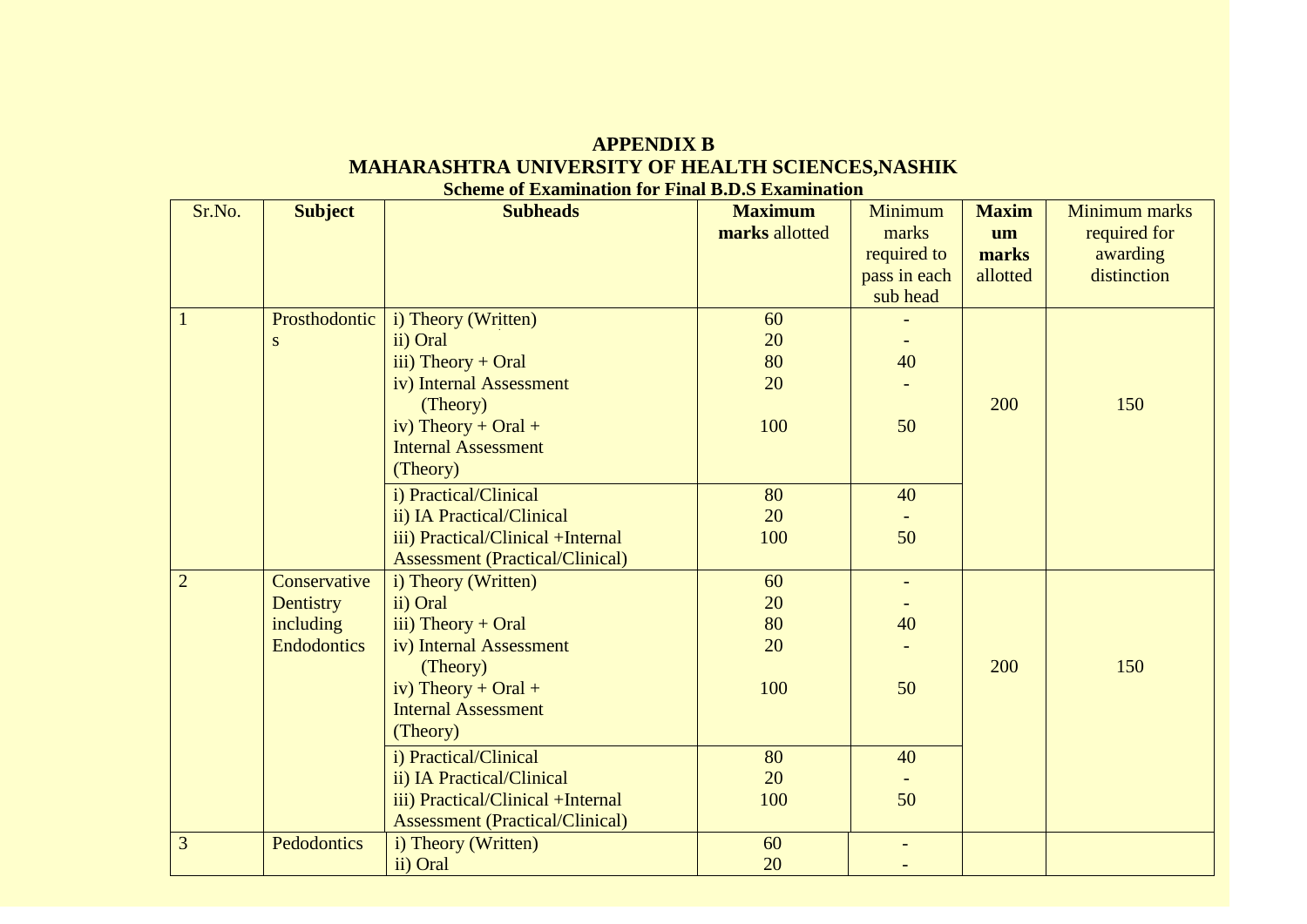|                |                | $iii)$ Theory + Oral                   | 80  | 40             |     |     |
|----------------|----------------|----------------------------------------|-----|----------------|-----|-----|
|                |                | iv) Internal Assessment                | 20  |                |     |     |
|                |                | (Theory)                               |     |                | 200 | 150 |
|                |                | iv) Theory + Oral +                    | 100 | 50             |     |     |
|                |                | <b>Internal Assessment</b>             |     |                |     |     |
|                |                | (Theory)                               |     |                |     |     |
|                |                | i) Practical/Clinical                  | 80  | 40             |     |     |
|                |                | ii) IA Practical/Clinical              | 20  |                |     |     |
|                |                | iii) Practical/Clinical +Internal      | 100 | 50             |     |     |
|                |                | <b>Assessment (Practical/Clinical)</b> |     |                |     |     |
| $\overline{4}$ | Oral and       | i) Theory (Written)                    | 60  | $\blacksquare$ |     |     |
|                | Maxillofacial  | ii) Oral                               | 20  |                |     |     |
|                | <b>Surgery</b> | iii) Theory + Oral                     | 80  | 40             |     |     |
|                |                | iv) Internal Assessment                | 20  |                |     |     |
|                |                | (Theory)                               |     |                | 200 | 150 |
|                |                | iv) Theory + Oral +                    | 100 | 50             |     |     |
|                |                | <b>Internal Assessment</b>             |     |                |     |     |
|                |                | (Theory)                               |     |                |     |     |
|                |                | i) Practical/Clinical                  | 80  | 40             |     |     |
|                |                | ii) IA Practical/Clinical              | 20  |                |     |     |
|                |                | iii) Practical/Clinical +Internal      | 100 | 50             |     |     |
|                |                | <b>Assessment (Practical/Clinical)</b> |     |                |     |     |
| 5              | Pedodontics    | i) Theory (Written)                    | 60  | $\blacksquare$ |     |     |
|                |                | ii) Oral                               | 20  |                |     |     |
|                |                | iii) Theory + Oral                     | 80  | 40             |     |     |
|                |                | iv) Internal Assessment                | 20  |                |     |     |
|                |                | (Theory)                               |     |                | 200 | 150 |
|                |                | iv) Theory + Oral +                    | 100 | 50             |     |     |
|                |                | <b>Internal Assessment</b>             |     |                |     |     |
|                |                | (Theory)                               |     |                |     |     |
|                |                | i) Practical/Clinical                  | 80  | 40             |     |     |
|                |                | ii) IA Practical/Clinical              | 20  |                |     |     |
|                |                | iii) Practical/Clinical +Internal      | 100 | 50             |     |     |
|                |                | <b>Assessment (Practical/Clinical)</b> |     |                |     |     |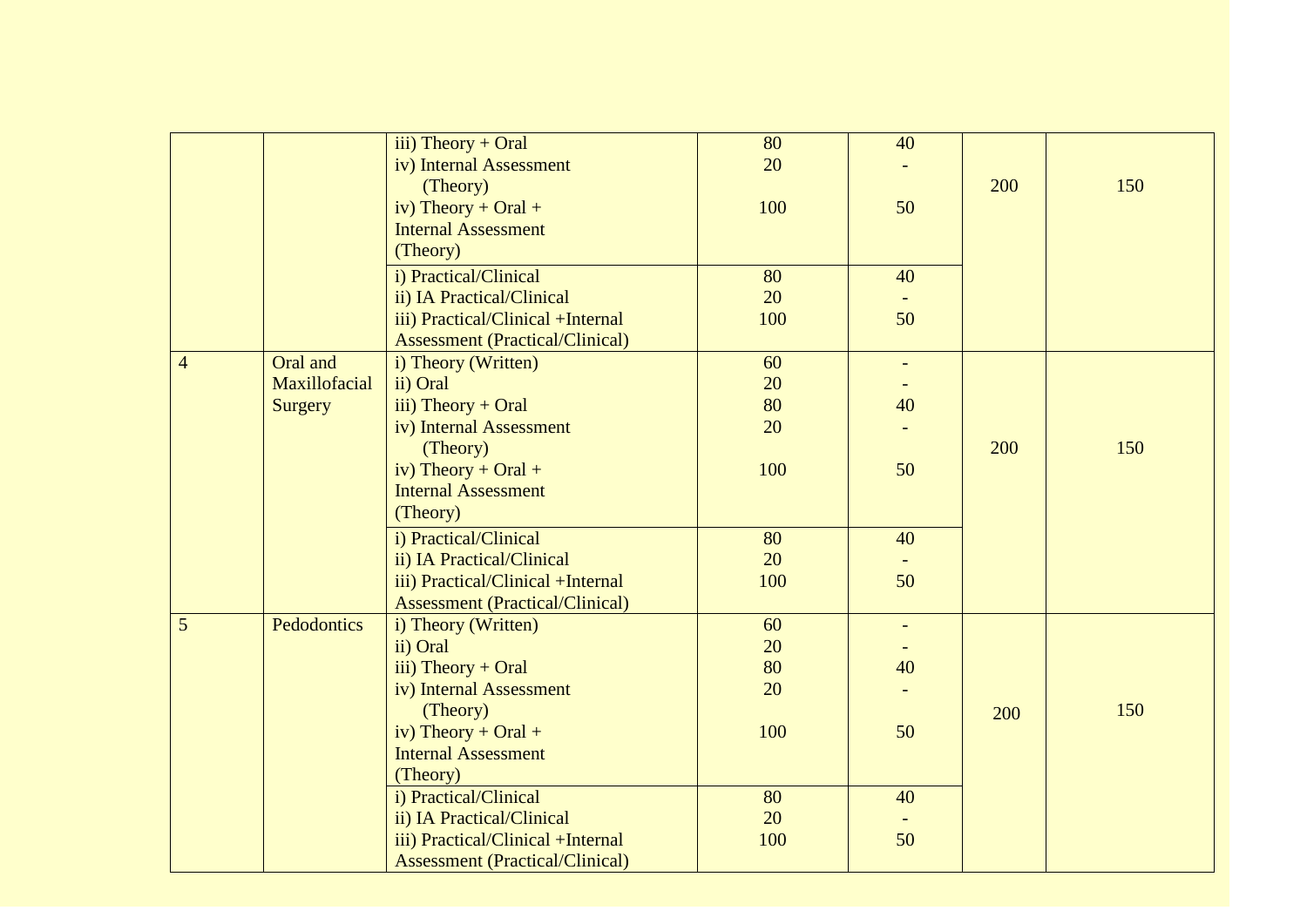| 6              | <b>Orthodontics</b> | i) Theory (Written)                    | 60  |                    |      |      |
|----------------|---------------------|----------------------------------------|-----|--------------------|------|------|
|                |                     | ii) Oral                               | 20  |                    |      |      |
|                |                     | iii) Theory + Oral                     | 80  | 40                 |      |      |
|                |                     | iv) Internal Assessment                | 20  |                    |      |      |
|                |                     | (Theory)                               |     |                    | 200  | 150  |
|                |                     | iv) Theory + Oral +                    | 100 | 50                 |      |      |
|                |                     | <b>Internal Assessment</b>             |     |                    |      |      |
|                |                     | (Theory)                               |     |                    |      |      |
|                |                     | i) Practical/Clinical                  | 80  | 40                 |      |      |
|                |                     | ii) IA Practical/Clinical              | 20  |                    |      |      |
|                |                     | iii) Practical/Clinical +Internal      | 100 | 50                 |      |      |
|                |                     | <b>Assessment (Practical/Clinical)</b> |     |                    |      |      |
| $\overline{7}$ | Oral                | i) Theory (Written)                    | 60  |                    |      |      |
|                | Medicine            | ii) Oral                               | 20  |                    |      |      |
|                | and                 | iii) Theory + Oral                     | 80  | 40                 |      |      |
|                | Radiology           | iv) Internal Assessment                | 20  |                    |      |      |
|                |                     | (Theory)                               |     |                    | 200  | 150  |
|                |                     | iv) Theory + Oral +                    | 100 | 50                 |      |      |
|                |                     | <b>Internal Assessment</b>             |     |                    |      |      |
|                |                     | (Theory)                               |     |                    |      |      |
|                |                     | i) Practical/Clinical                  | 80  | 40                 |      |      |
|                |                     | ii) IA Practical/Clinical              | 20  |                    |      |      |
|                |                     | iii) Practical/Clinical +Internal      | 100 | 50                 |      |      |
|                |                     | <b>Assessment (Practical/Clinical)</b> |     |                    |      |      |
|                |                     |                                        |     | <b>Grand Total</b> | 1400 | 1050 |